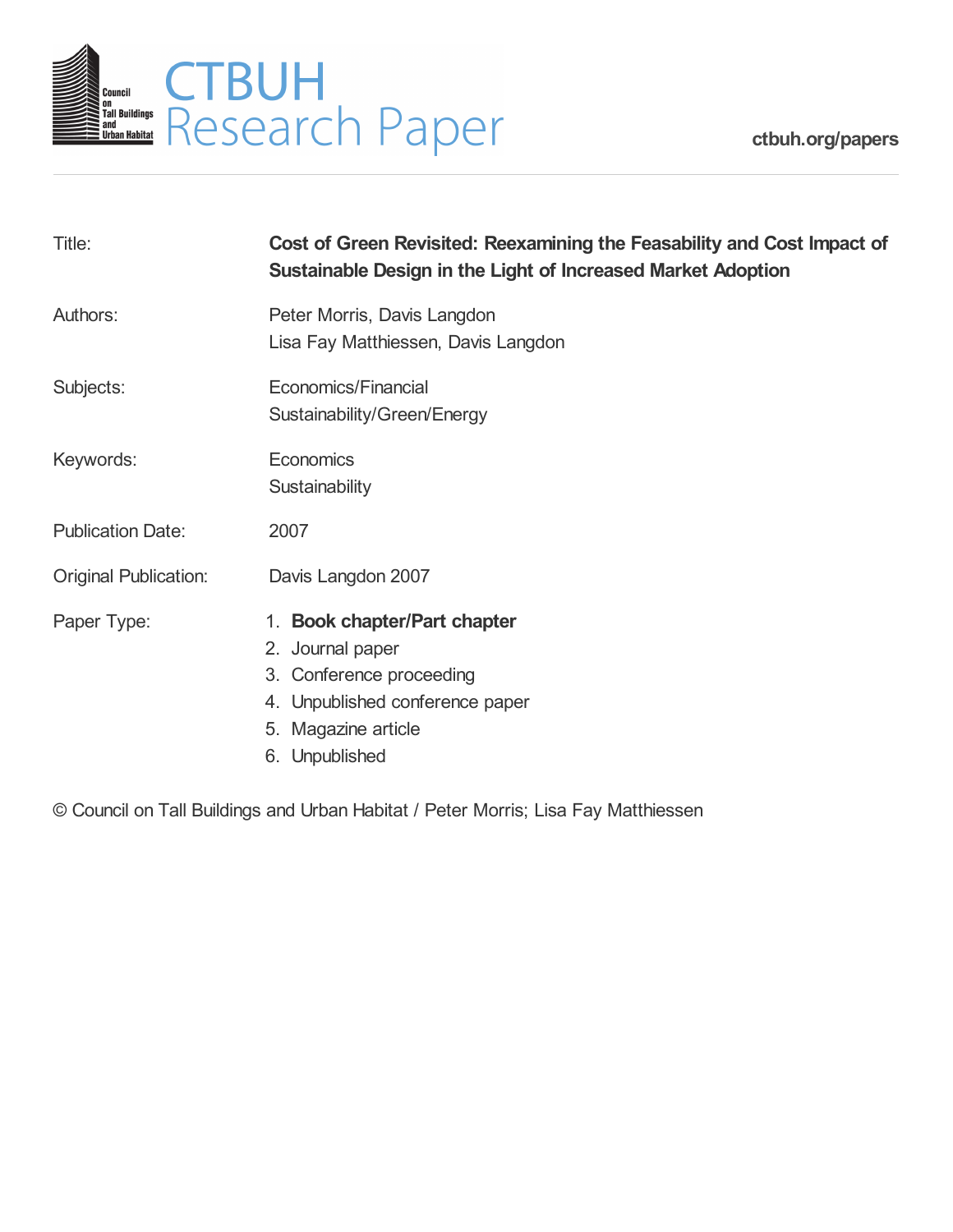# e<br>A I

Adoption

**DAVIS LANGDON**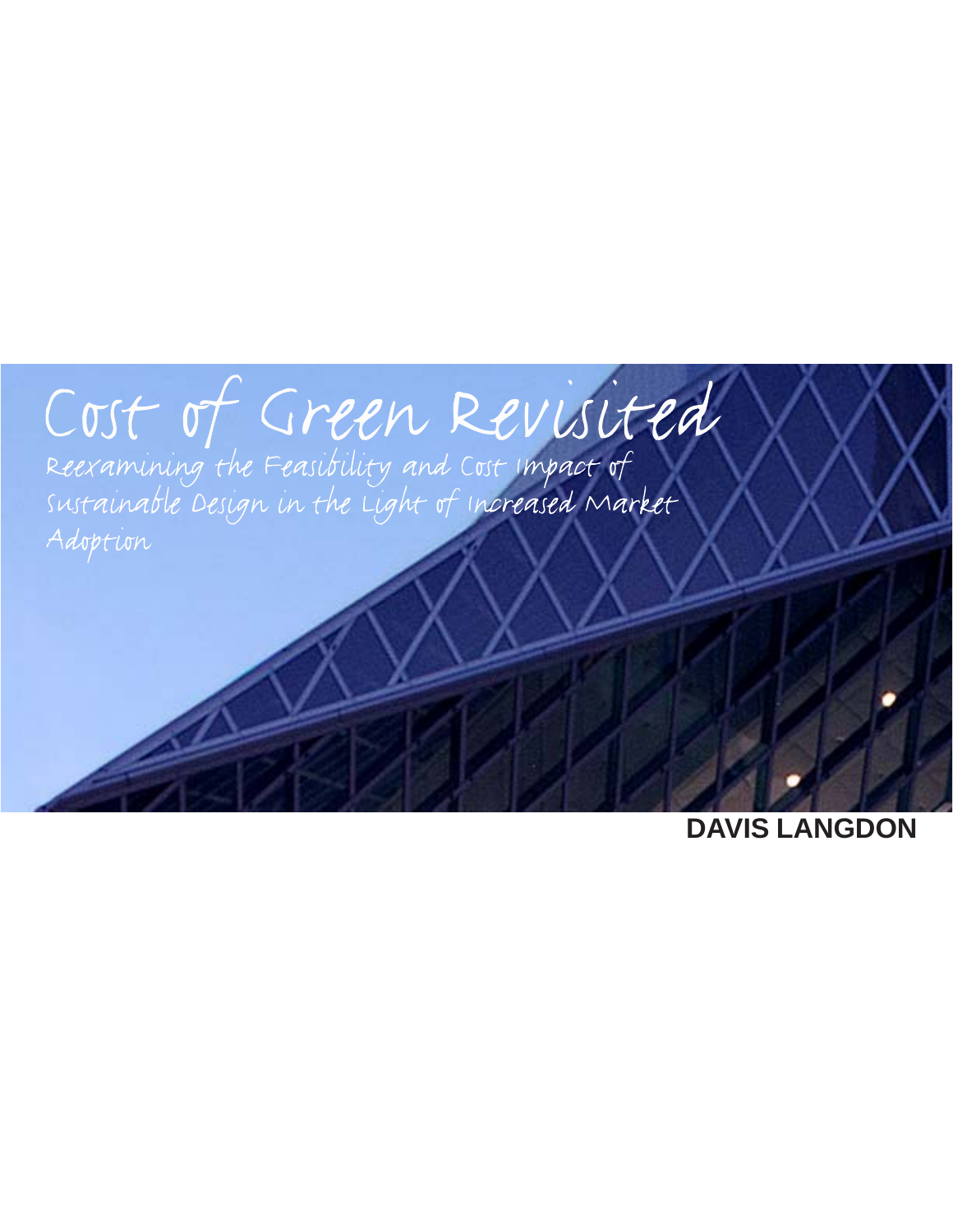# **Contents**

## **Page No.**

| Introduction                                            | 3<br>3<br>3    |
|---------------------------------------------------------|----------------|
| <b>Findings</b>                                         |                |
| <b>Executive Summary</b>                                |                |
| Analyzing the Data - Cost Analysis of Similar Buildings | 4              |
| Academic Buildings                                      | 5              |
| Laboratory Buildings                                    | 6              |
| Library Buildings                                       | $\overline{7}$ |
| Community Centers                                       | 8              |
| Ambulatory Care Facilities                              | 9              |
| LEED-seeking vs. Non-LEED                               | 10             |
| Cost Analysis of Similar Buildings - Conclusion         | 10             |
| Analyzing the Data - Initial Budget                     | 11             |
| Initial Budget Cost Analysis - Conclusion               | 11             |
| <b>Feasibility and Cost</b>                             | 12             |
| Sustainable Site Credits (SS)                           | 12-14          |
| Water Efficiency Credits (WE)                           | 15             |
| Energy and Atmosphere Credits (EA)                      | $16-17$        |
| Materials and Resources                                 | 18-19          |
| Indoor Environmental Quality Credits (EQ)               | $20 - 21$      |
| Innovation and Design Process Credits (ID)              | 22             |
| Feasibility and Cost - Conclusion                       | 23             |
| <b>Budgeting Methodology for Green</b>                  | 24             |
| Establish Team Goals, Expectations and Expertise        | 24             |
| Include Specific Goals                                  | 24             |
| Align Budget with Program                               | 24             |
| Stay on Track                                           | 25             |
| <b>Budgeting Methodology - Conclusion</b>               | 25             |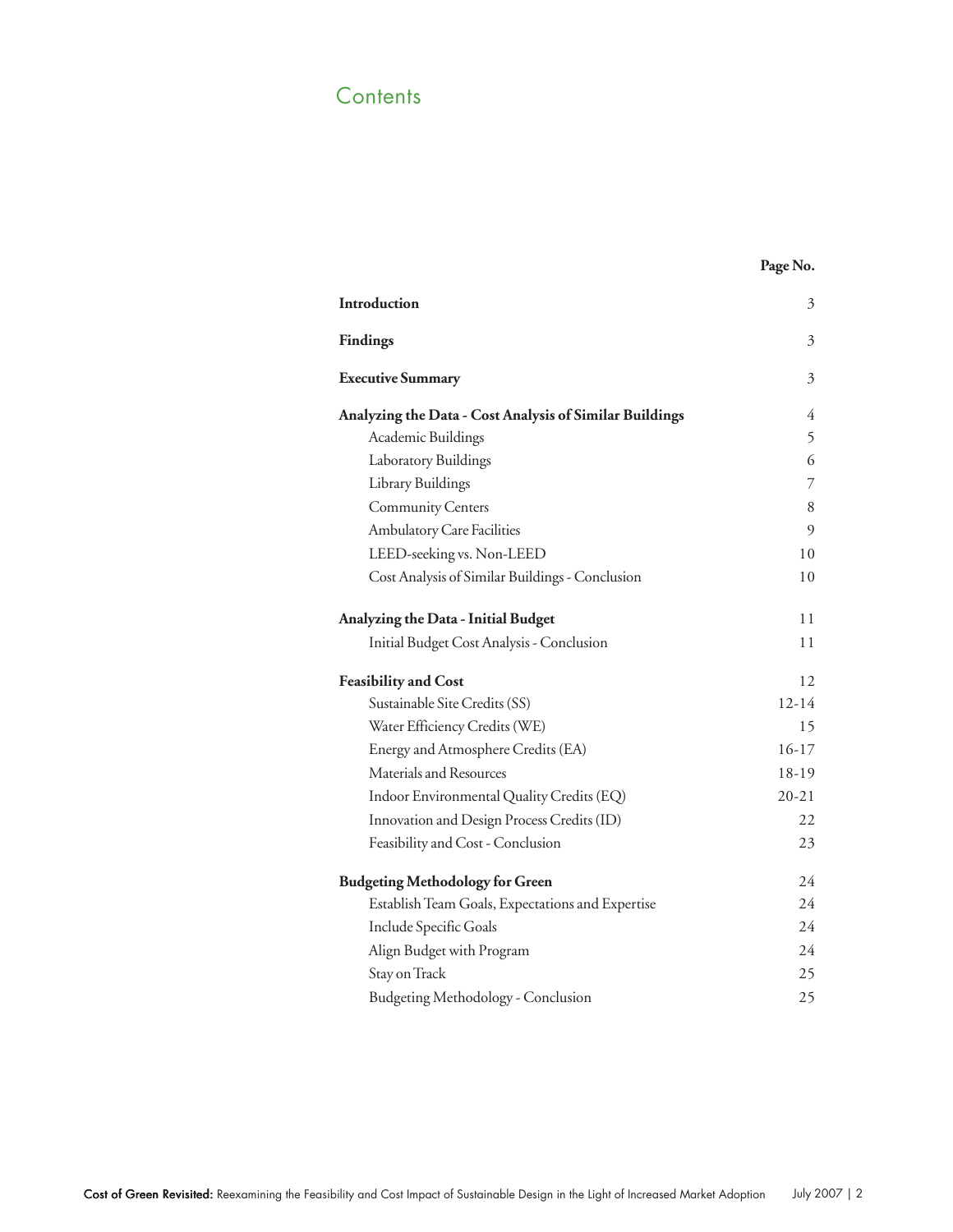# Introduction

The purpose of this paper is to revisit the question of the cost of incorporating sustainable design features into projects. It builds on the work undertaken in the earlier paper "Costing Green: A Comprehensive Cost Database and Budget Methodology," released in 2004, and looks at the developments that have occurred over the past three years, as sustainable design has become more widely accepted and used.

In the earlier paper we examined the cost of green from three perspectives: the cost of incorporating individual sustainable elements, the cost of green buildings compared to a population of buildings with a similar program, and the cost of green buildings compared to their original budget. This paper provides an updated look at the cost of green by examining a larger sampling of buildings and looking at additional building types. In both this and the earlier paper, the USGBC's LEED rating system is used as a parameter for determining level of sustainable design.

# Findings

- 1. Many projects are achieving LEED within their budgets, and in the same cost range as non-LEED projects.
- 2. Construction costs have risen dramatically, but projects are still achieving LEED.
- 3. The idea that green is an added feature continues to be a problem.

# Executive Summary

The 2006 study shows essentially the same results as 2004: there is no significant difference in average costs for green buildings as compared to non-green buildings. Many project teams are building green buildings with little or no added cost, and with budgets well within the cost range of non-green buildings with similar programs. We have also found that, in many areas of the country, the contracting community has embraced sustainable design, and no longer sees sustainable design requirements as additional burdens to be priced in their bids. Data from this study shows that many projects are achieving certification through pursuit of the same lower cost strategies, and that more advanced, or more expensive strategies are often avoided. Most notably, few projects attempt to reach higher levels of energy reduction beyond what is required by local ordinances, or beyond what can be achieved with a minimum of cost impact.

The cost of documentation remains a concern for some project teams and contractors, although again, as teams become accustomed to the requirements, the concern is abating somewhat.

We continue to see project teams conceiving of sustainable design as a separate feature. This leads to the notion that green design is something that gets added to a project – therefore they must add cost. This tendency is especially true for less experienced teams that are confronting higher levels of LEED certification (Gold and Platinum). Until design teams understand that green design is not additive, it will be difficult to overcome the notion that green costs more, especially in an era of rapid cost escalation.

Average construction costs have risen dramatically the past three years - between 25% and 30%. And yet we still see a large number of projects achieving LEED within budget. This suggests that while most projects are struggling with cost issues, LEED is not being abandoned.

"....there is no significant difference in average cost for green buildings as compared to non-green buildings."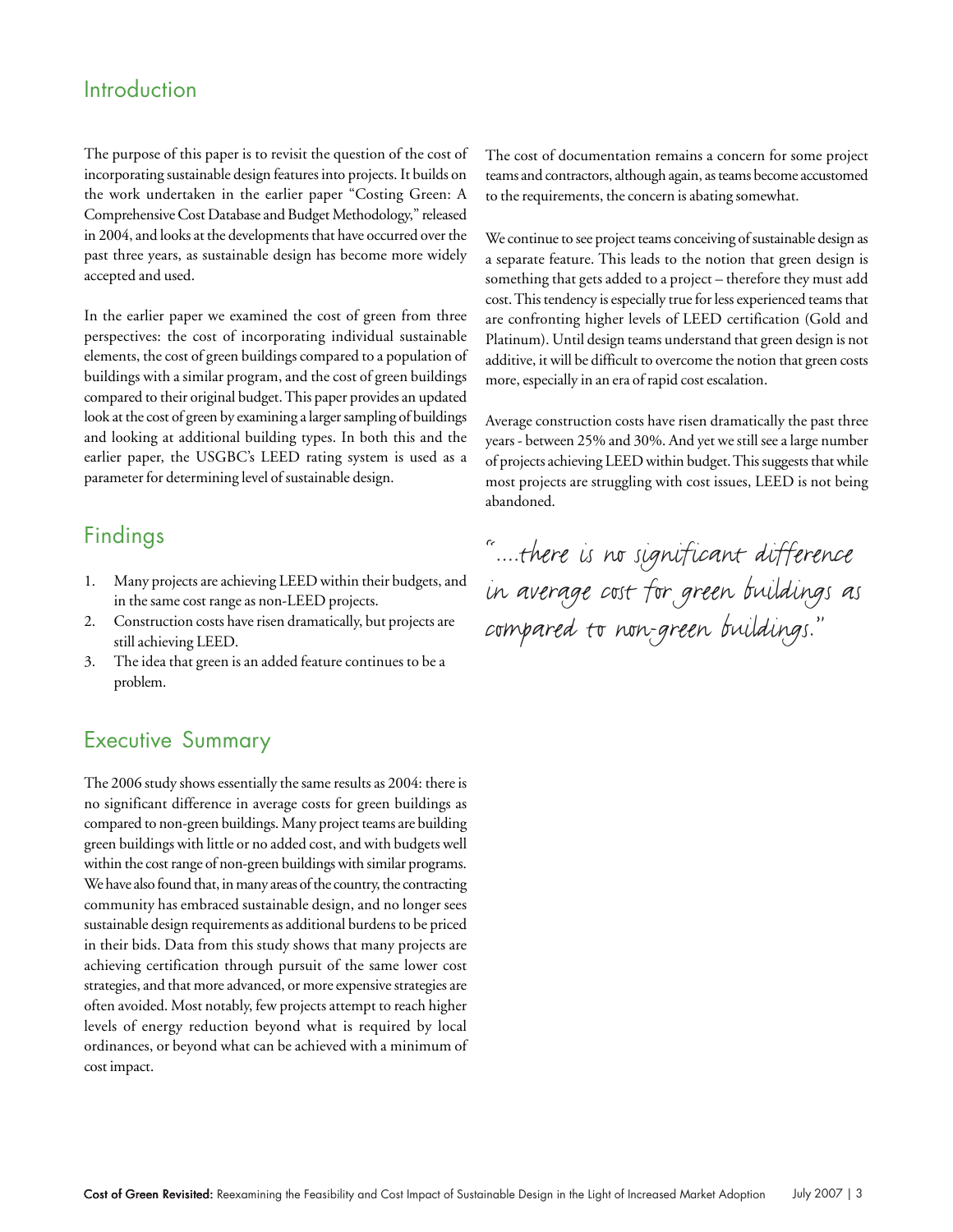Victoria, Australia County Court of Victoria



Analyzing the Data – Cost Analysis of Similar Buildings

In this study, we compared construction costs of buildings where LEED certification was a primary goal to similar buildings where LEED was not considered during design. The building types analyzed included the three previously evaluated - academic buildings, laboratories and libraries - and two new types - community centers and ambulatory care facilities. Projects in the study used either LEED NC 2.1 or 2.2; for consistency, all project checklists were adjusted to 2.2 standards. It should be noted that LEED 2.2 is significantly different from 2.1 in ways that impact cost; this is particularly the case for EA Credit 1, where the energy efficiency credits have become appreciably more challenging.

A total of 221 buildings were analyzed. Of these, 83 buildings were selected which were designed with a goal of meeting some level of the USGBC's LEED certification. The other 138 projects were buildings of similar program types which did not have a goal of sustainable design.

All costs were normalized for time and location in order to ensure consistency for the comparisons. It is important to note that the only distinction made between the buildings was the intent to incorporate sustainable design in order to achieve LEED rating. Many of the non-LEED buildings might have earned some LEED points by virtue of their basic design. Cost per square foot was compared between all projects – LEED-seeking and non-LEED.

Buildings are compared by category, as follows. In the graphs presented, LEED levels are denoted by the different colors. Green bars indicate Certified buildings, silver bars indicate Silver buildings, and gold bars indicate Gold buildings. There are no platinum rated projects in our sample.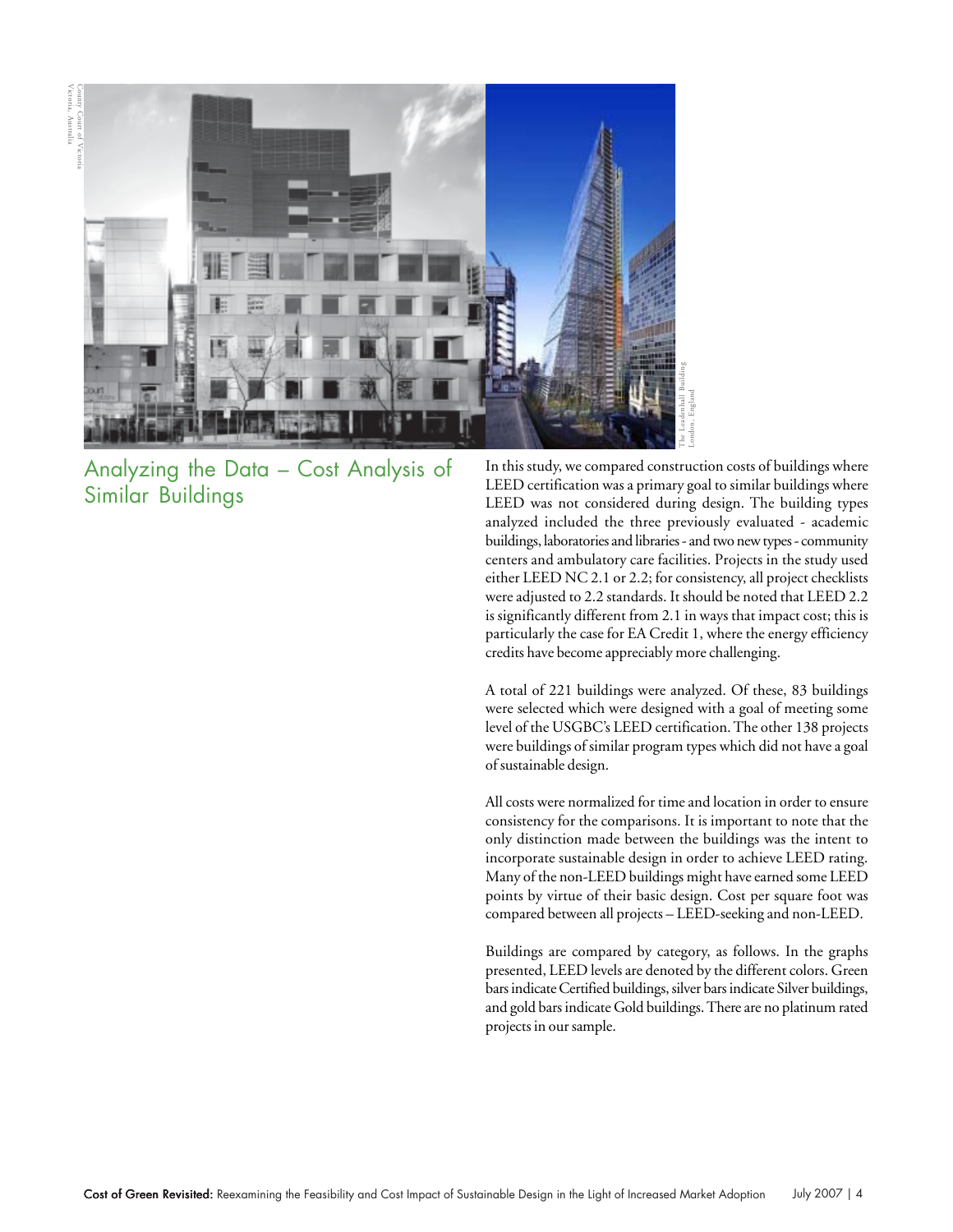# Analyzing the Data – Cost Analysis of Academic Buildings

A total of 60 academic classroom buildings – 17 LEED-seeking and 43 non-LEED – were analyzed. Academic buildings are classroom, computer lab or faculty office buildings in higher education settings. These buildings are located on college and university campuses across the country, and include a range of architectural forms and styles. The higher LEED scoring designs in this category tended to find points in sites, energy efficiency, and indoor environment.

As can be seen, the LEED seeking academic buildings are scattered broadly through the population, with no significant difference in the average costs of LEED seeking and non-LEED seeking buildings. It is worth noting that the Silver buildings do tend to fall in the higher range, both within the population of green buildings and in the overall population, while the Gold buildings are in the lower range, although the sample size for the Gold buildings is too small to draw meaningful conclusions on the cost of Gold within the population. However, it can be said the Gold projects by and large seemed to have kept costs low by using simple approaches to sustainability, rather than adding technologies to achieve green. Both levels achieved similar numbers of points for Credit EA 1, but the Gold projects did not use photovoltaics to achieve fairly high energy efficiency points, and achieved 3 or 4 Innovation Points.



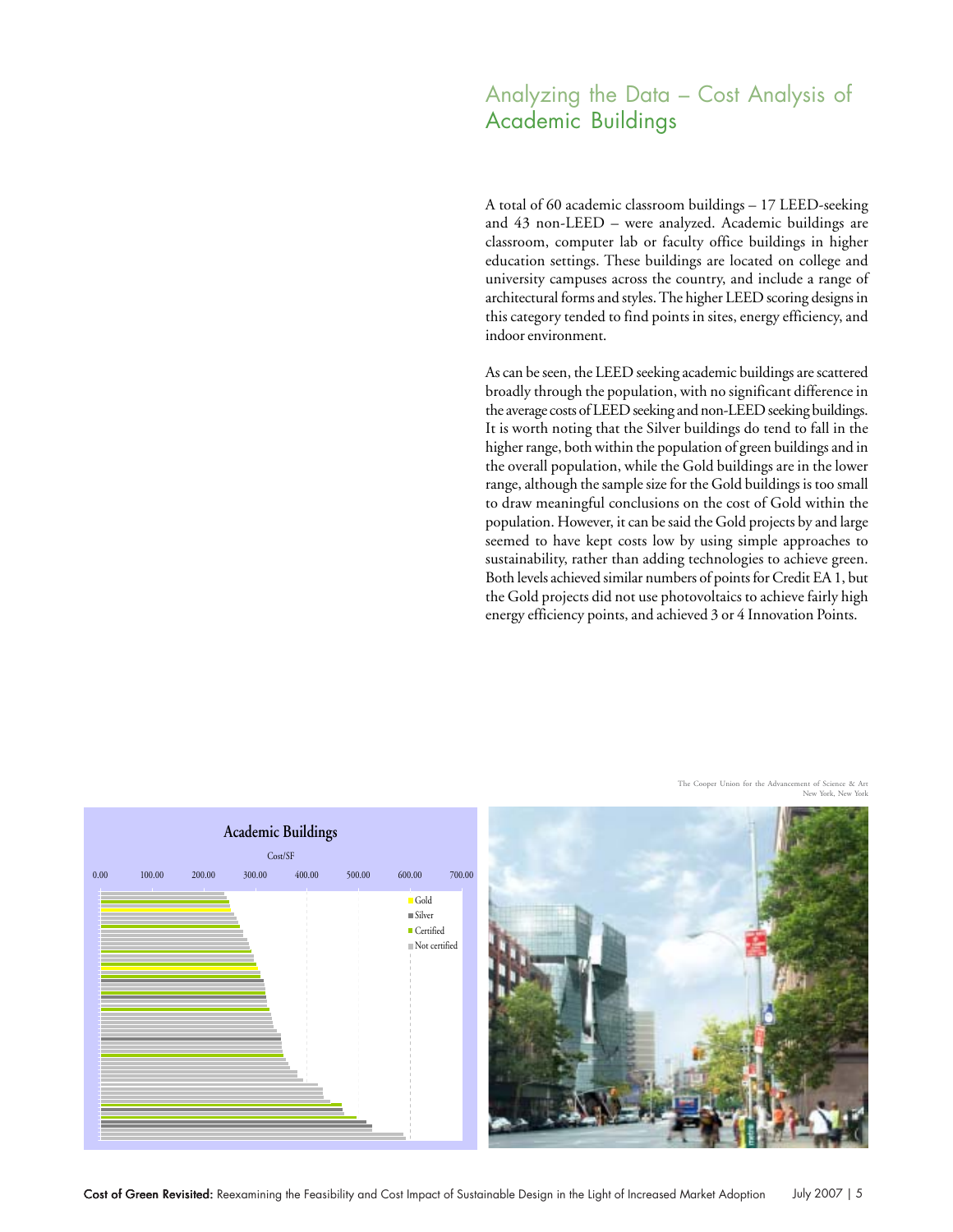# Analyzing the Data – Cost Analysis of Laboratory Buildings

A total of 70 laboratories – 26 LEED-seeking and 44 non-LEED – were analyzed. The laboratories include both wet and dry science buildings, covering a wide range of science disciplines, in teaching, research and production settings. LEED projects in this category tended to score high in the Energy category; these buildings tend to have robust mechanical systems, and find ways to increase efficiency therein.

Again, no significant statistical difference was noted between the average costs per square foot for LEED-seeking versus non-LEED laboratories. Even though there is a fairly large standard deviation in price between the labs, the sustainable projects are scattered quite broadly through the population. The Silver buildings are also quite widely distributed and, as with academic buildings, the Gold population is too small for meaningful conclusions on cost within the population.



Donald Bren School of Environmental Science & Management University of California, Santa Barbara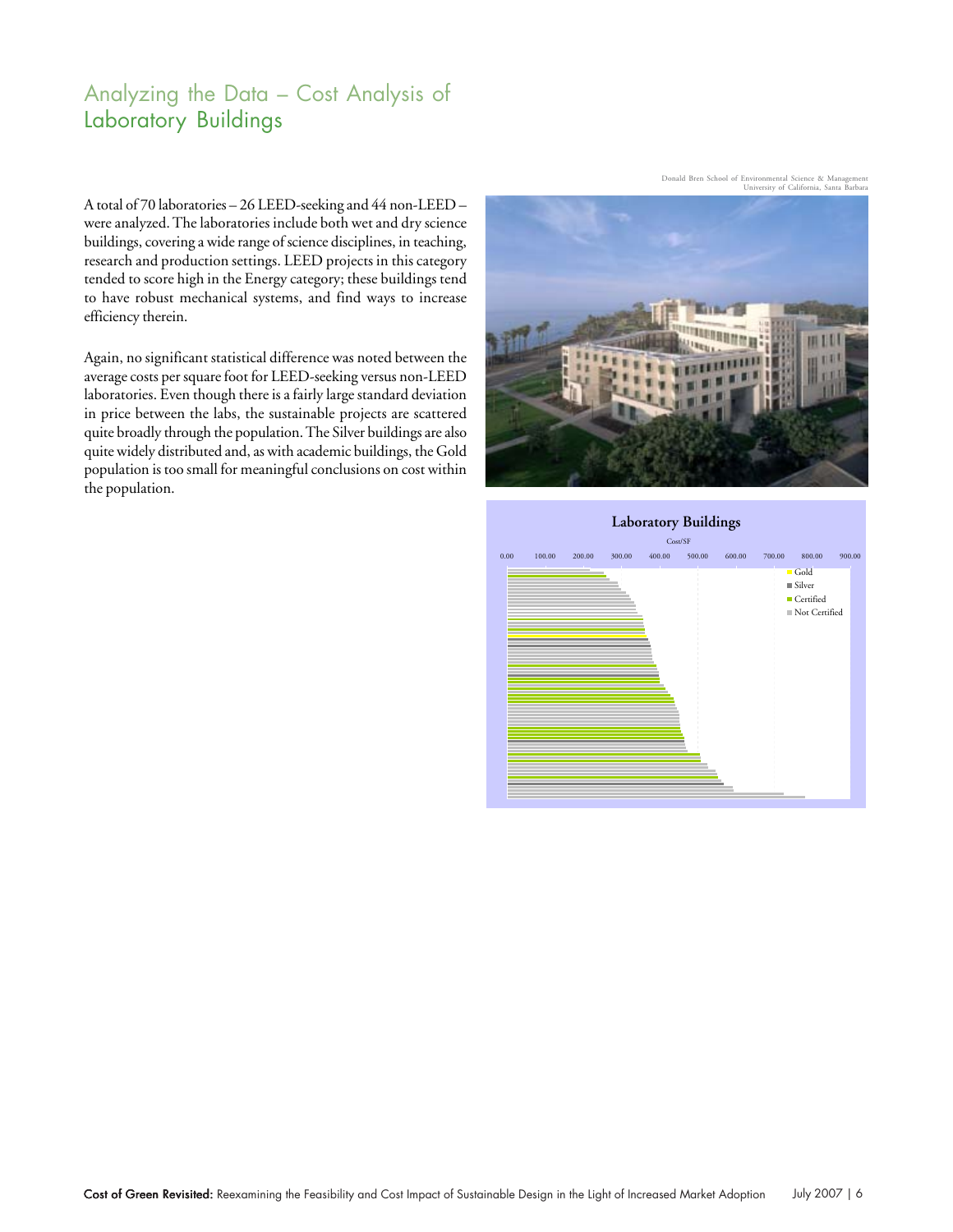

Alexandria Library Alexandria, Egypt

# Analyzing the Data – Cost Analysis of Library Buildings

A total of 57 libraries – 25 LEED-seeking and 32 non-LEED – were analyzed. The library buildings include community branch libraries, main public libraries and university campus libraries. LEED projects in this category tended to score well in indoor environmental quality.

As the graph demonstrates, there is no indication that the LEEDseeking projects tend to be any more expensive than the non-LEED projects. In fact, the green population tends to fall more towards the lower end of the overall population. It is also worth noting that this category has one of the highest green to non-green ratios. Over the past several years, libraries have become one of the more common categories of new construction to embrace sustainable design.

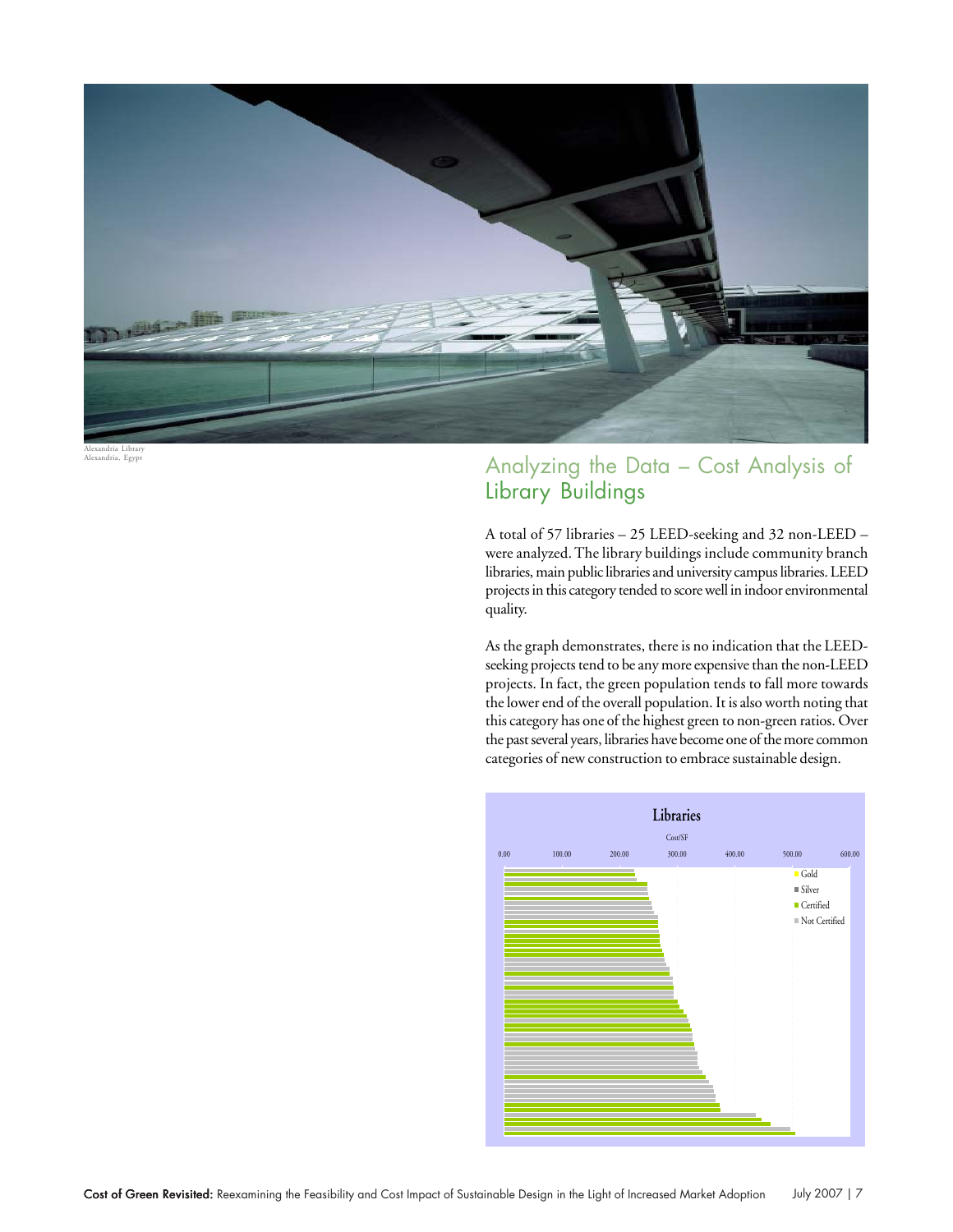# Analyzing the Data – Cost Analysis of Community Centers



A total of 18 community centers – 9 LEED-seeking and 9 non-LEED – were analyzed. The community center buildings usually include meeting rooms, classrooms, recreational facilities and community gymnasiums. Many include warming kitchens for catering for events in the centers. These projects tended to score high in the indoor environmental quality and site categories.



West Hollywood Community Center Hollywood, California

As with libraries, community centers are generally fairly simple buildings, and provide opportunities for cities to demonstrate green buildings within the community. While the data set is quite small, and not adequate for true statistical analysis, it is still possible to see the broad trend that the green buildings are indistinguishable from the greater population on a cost basis.

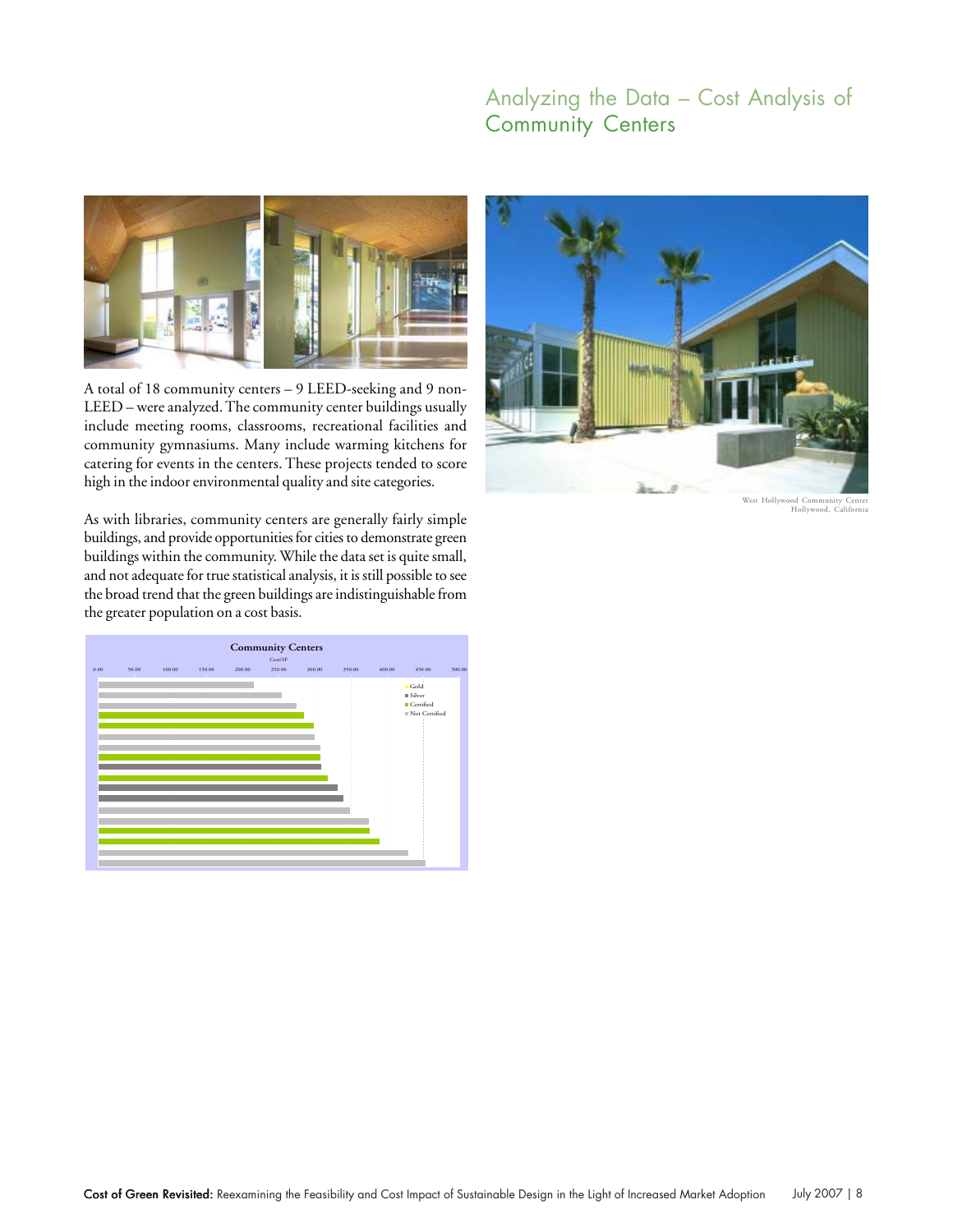# Analyzing the Data – Cost Analysis of Ambulatory Care Facilities

Johns Hopkins Medical Center Baltimore, Maryland



A total of 17 ambulatory care facilities – 9 LEED-seeking and 8 non-LEED – were analyzed. Ambulatory Care Facilities are medical buildings that do not provide inpatient care, or come under the 'I' occupancy designation of the building code. The buildings in the sample include cancer treatment centers (excluding any radiation treatment elements), same-day surgery suites, and ambulatory care centers. Medical Office buildings were not included.

As with community centers, the sample size is not sufficient to develop robust statistical data, but it is still evident that the green buildings fall well within the range of the overall population of costs.



Cost of Green Revisited: Reexamining the Feasibility and Cost Impact of Sustainable Design in the Light of Increased Market Adoption July 2007 | 9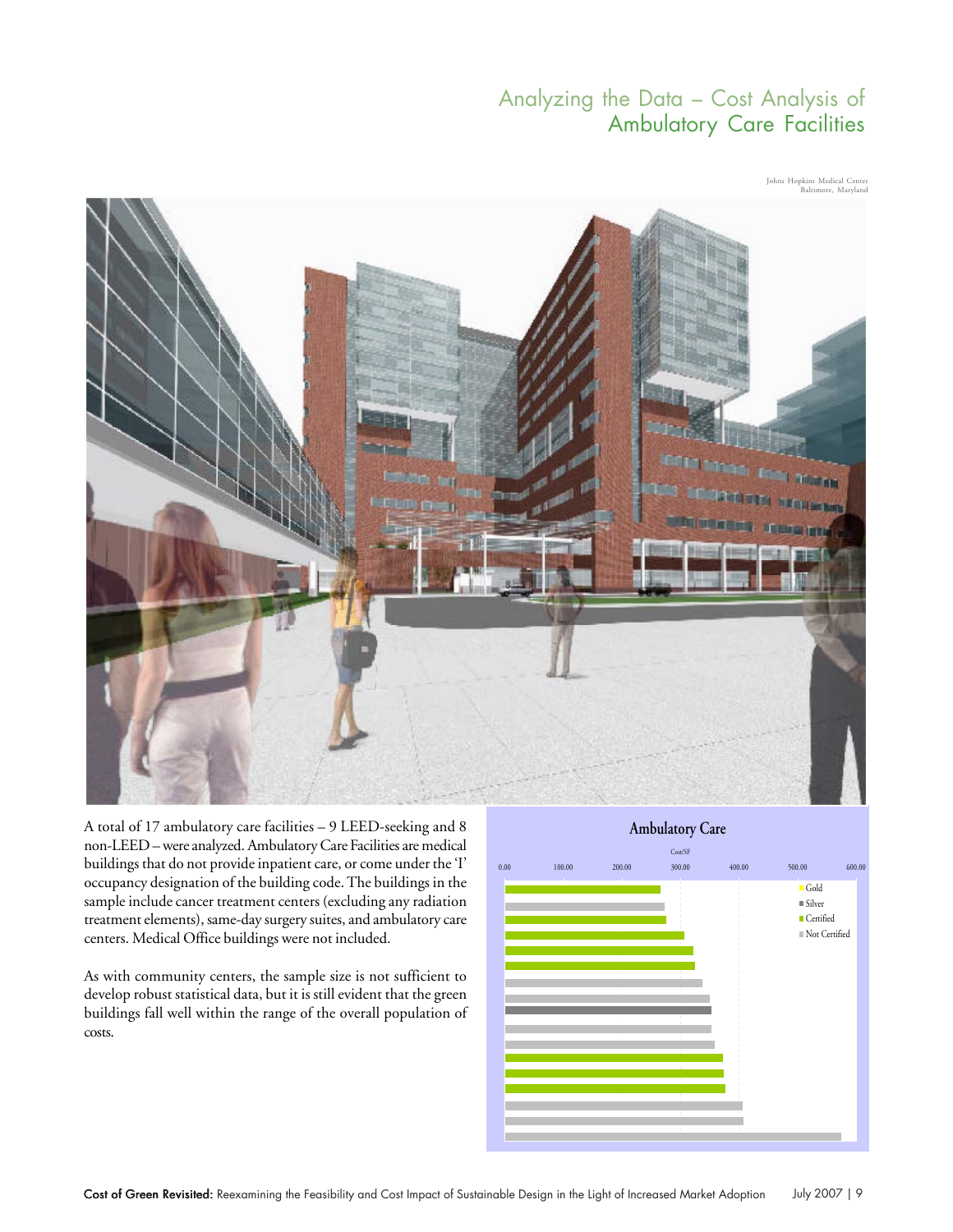# LEED-Seeking versus Non-LEED

Throughout these comparisons the two groups compared have been referred to as LEED-seeking and non-LEED. However, it is important to keep in mind that the difference between these groups is simply that the LEED-seeking buildings were designed with LEED certification in mind, while this was not one of the goals for the non-LEED buildings. Non-LEED buildings qualified for at least some LEED points by virtue of their design, location, and other factors. Based on our earlier paper and subsequent studies, we find that most non-LEED projects achieve between 10 and 20 points with their established designs.

## **CONCLUSION**

Four key conclusions can be drawn from the analysis of construction costs for LEED-seeking versus non-LEED seeking projects:

- There is a very large variation in costs of buildings, even within the same building program category.
- Cost differences between buildings are due primarily to program type.
- There are low cost and high cost green buildings.
- There are low cost and high cost non-green buildings.

There is such a wide variation in cost per square foot between buildings on a regular basis, even without taking sustainable design into account, that this certainly contributed to the lack of statistically significant differences between the LEED-seeking and non-LEED buildings.

The overall conclusion is that comparing the average cost per square foot for one set of buildings to another does not provide any meaningful data for any individual project to assess what – if any – cost impact there might be for incorporating LEED and sustainable design. The normal variations between buildings are sufficiently large that analysis of averages is not helpful; buildings cannot be budgeted on averages.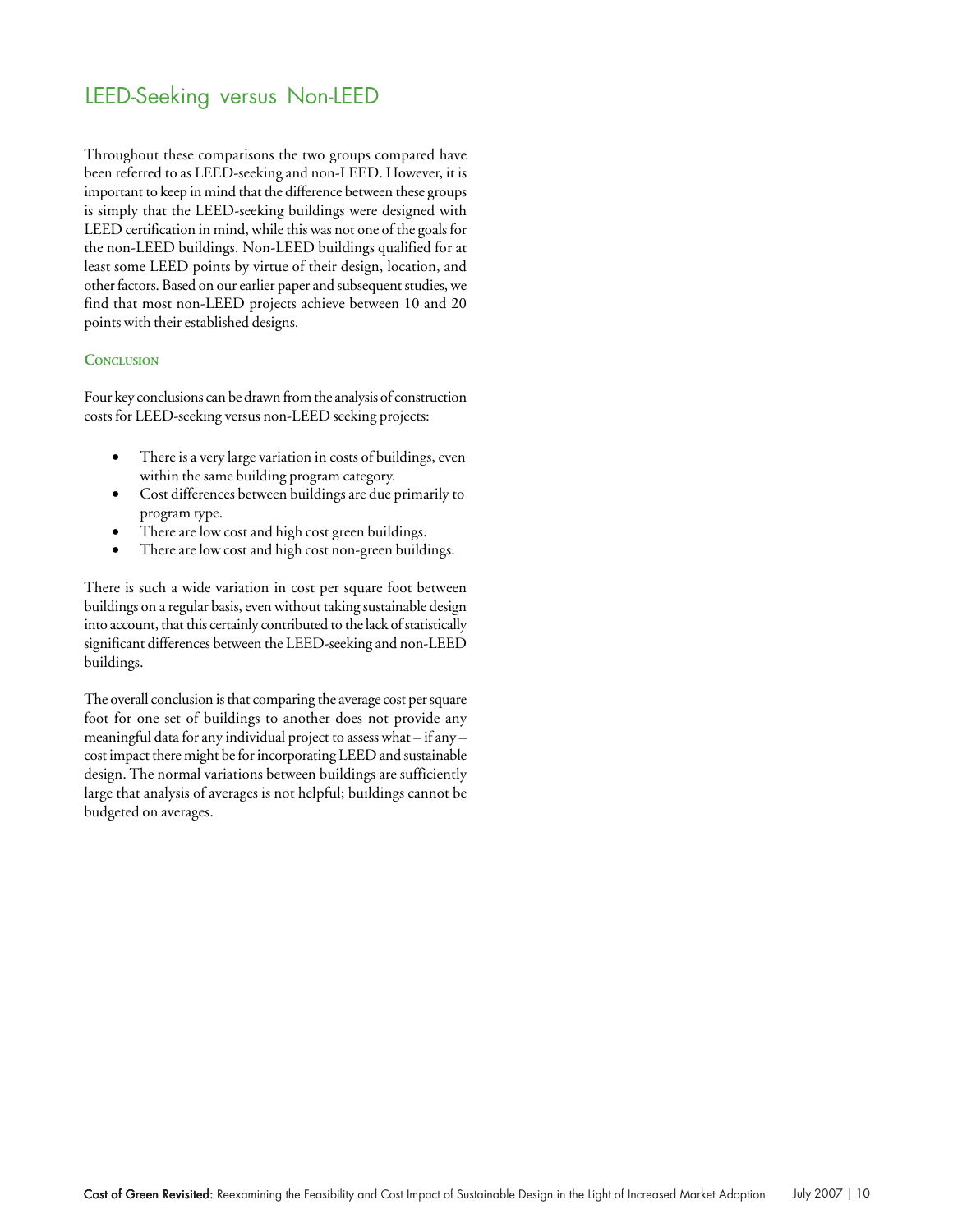# Analyzing the Data – Initial Budget

One of the most common methods used to establish the cost of green has been to compare the final construction costs for the project to the established budget. In other words, was the budget increased to accommodate the sustainable elements, or were those elements incorporated into the project within the original available funds. For many, this is the ultimate test of affordability; could green be acquired within the funds available. This measure is, however, challenging to use, since it is difficult to assess the reasonability of the original budget, or what other factors may have contributed to a project's budget performance. It is, therefore, the most subjective of the three measures.

In our earlier study, we found that the majority of projects did achieve their sustainable goals within their original budget. Subsequent analysis supports this finding. It is likely that, in some of these cases, budgets were set with sustainability in mind, making the finding for those projects less meaningful, but in general, we find that projects with budgets set without reference to sustainable goals are still achieving certification with little or no adjustment to their budget.

We also found that the population data is statistically highly skewed; that is to say that the distribution is not evenly spread about the average, but instead is highly weighted towards the lower end premiums with a long tail containing a few high premium projects. This, coupled with the fact that very few projects, if any, will report coming in under budget due to sustainable features, means that the average reported cost (mean) is typically higher than the reported cost for the average project (median), which is in turn, likely to be higher than the premium for the typical project (due to the absence of any reported negative premiums).

It is worth noting that the past three years have seen unprecedented construction cost escalation, with escalation running at over 10% per annum in many parts of the country. This has put tremendous pressure on all aspects of project design, including the sustainable features. Even with this pressure, many projects are still able to deliver successful green strategies, and achieve their sustainable goals. The most successful are those which had clear goals established from the start, and which integrated the sustainable elements into the project at an early stage. Projects that viewed the elements as added scope, tended to experience the greater budget difficulties.

#### **CONCLUSION**

As the various methods of analysis showed, there is no 'one size fits all' answer to the question of the cost of green. A majority of the buildings we studied were able to achieve their goals for LEED certification without any additional funding. Others required additional funding, but only for specific sustainable features, such as the installation of a photovoltaic system. Additionally, our analysis suggests that the cost per square foot for buildings seeking LEED certification falls into the existing range of costs for buildings of similar program type.

From this analysis we can conclude that many projects can achieve sustainable design within their initial budget, or with very small supplemental funding. This suggests that owners are finding ways to incorporate the elements important to the goals and values of the project, regardless of budget, by making choices and value decisions.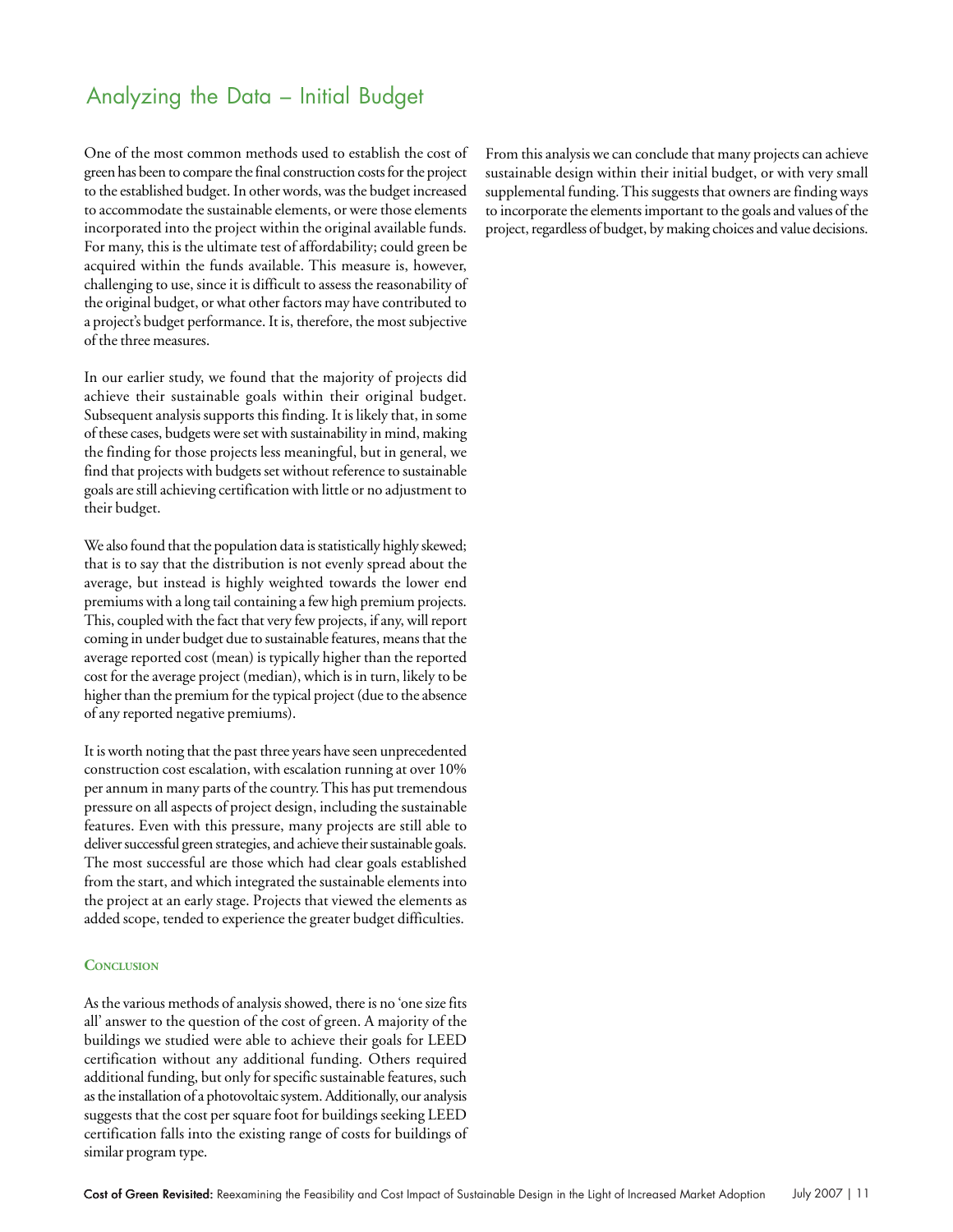# Feasibility and Cost

The LEED-NC version 2.2 rating system comprises 7 prerequisites and 69 elective points, grouped into 6 categories. The following section discusses the feasibility of each LEED point and overall likely cost effect (if any) for construction cost, soft cost, and documentation cost.

## **SUSTAINABLE SITE CREDITS (SS)**

Many of the credits in Sustainable Sites have very low cost impacts. The credits tend to be either readily achievable at little cost, or impractical for a given project. Some credits are more suited to urban locations, others to more open locations. In many cases, the driver for these credits is the degree of urbanization. It is our experience that building project sites are rarely selected for their LEED-related impact.

The first four points have to do with site selection, urban density, brownfield reclamation, and proximity to mass transit; the ability of a project to get any of these points is usually unconnected to whether or not the project has a LEED goal. The distribution of points being pursued is generally in line with the findings in our earlier study.

#### SS Prerequisite 1: Construction Activity Pollution Prevention

In order to comply, it is necessary to develop a compliant site sedimentation and erosion control plan. These plans are mandatory in many parts of the country. Compliance with this credit is generally within customary practices for design and construction teams.

In most cases, this credit has no construction or soft cost impact. The standards and technologies required for this point are standard to most projects; if not, they are achieved at minimal added cost. The credit can generate a very small reduction in overall construction costs by reducing cleanup and corrective action which would otherwise arise following significant storm events.

#### SS 1: Site Selection

Most site selection is driven by a wide range of factors, and appropriateness of site is usually a result, not a driver, of the site selection. There are typically no construction or soft costs associated with the credit, since there is no mitigation other than avoiding non-compliant sites. However, choice of location can affect feasibility and cost of sustainable design measures, and thus overall project costs. Possible costs would be related to land value where appropriate sites are available at an added cost.

#### SS 2: Development Density and Community Connectivity

As with SS 1, this credit is usually a result, rather than a driver, of site selection, and credit compliance is a consequence of other factors. The credit is usually suited to urban projects and suburban projects, where the site happens to comply either because of density or proximity to amenities. In certain cases, it may be possible to achieve the point by increasing project density. The costs associated with increased density are related to the development of multi-story

buildings and structured parking. There can also be added costs associated with lack of staging and lay-down space in very dense site locations. The greatest cost impact of this credit is likely to be felt in smaller rural or suburban buildings which might otherwise be built as single story buildings with surface parking. For these types of projects, the cost impact of increasing the density of the project could be substantial.

#### SS 3: Brownfield Redevelopment

This credit is usually a result, rather than a driver, of site selection, and credit compliance is a consequence of other factors.

This credit is achieved either by soils remediation, or removal/ abatement of asbestos or other hazardous materials from an existing facility (to be renovated or demolished).

There are a variety of strategies for mitigating soils contamination, including encapsulation, remediation, etc. These can lead to a variety of costs, depending on the strategies selected, or required (such as hazardous materials removal or encapsulation during demolition or renovation, removal or encapsulation of contaminated soils, and/or remediation of contaminated soils using chemical additives).

While the cost of this credit can be substantial, it is rarely a significant factor in site selection for most projects. A brownfield site may be selected for other reasons, such as property availability, transit connections, etc. Costs to mitigate hazardous materials in an existing building (demolition or renovation) would typically be incurred regardless of sustainable design goals.

The cost of basic remediation of a brownfield site can range from \$50,000 / acre to as much as \$2 million per acre, although the typical range is \$300,000 to \$500,000 per acre. For development densities of 80,000 SF to 120,000 SF / acre, this amounts to \$3.00 to \$6.00/SF of building area. There will also be additional soft cost for design, testing and monitoring. These costs would be typically required in a brownfield remediation, regardless of pursuit of the LEED credit.

SS 4-1: Alternative Transportation - Public Transportation Access This credit is usually a result, rather than a driver, of site selection, and credit compliance is a consequence of other factors. Because of this, the credit is usually suited to urban projects, where the site happens to comply.

If the site is not close to public transportation, it may be possible to work with transit providers to bring bus lines to the site. The project can also provide shuttle buses to transport staff and patients from the project site to bus or train stops to meet the credit requirements. These measures can reduce the amount of parking needed, and therefore reduce project costs.

In practice, this credit typically has no construction or soft cost implications.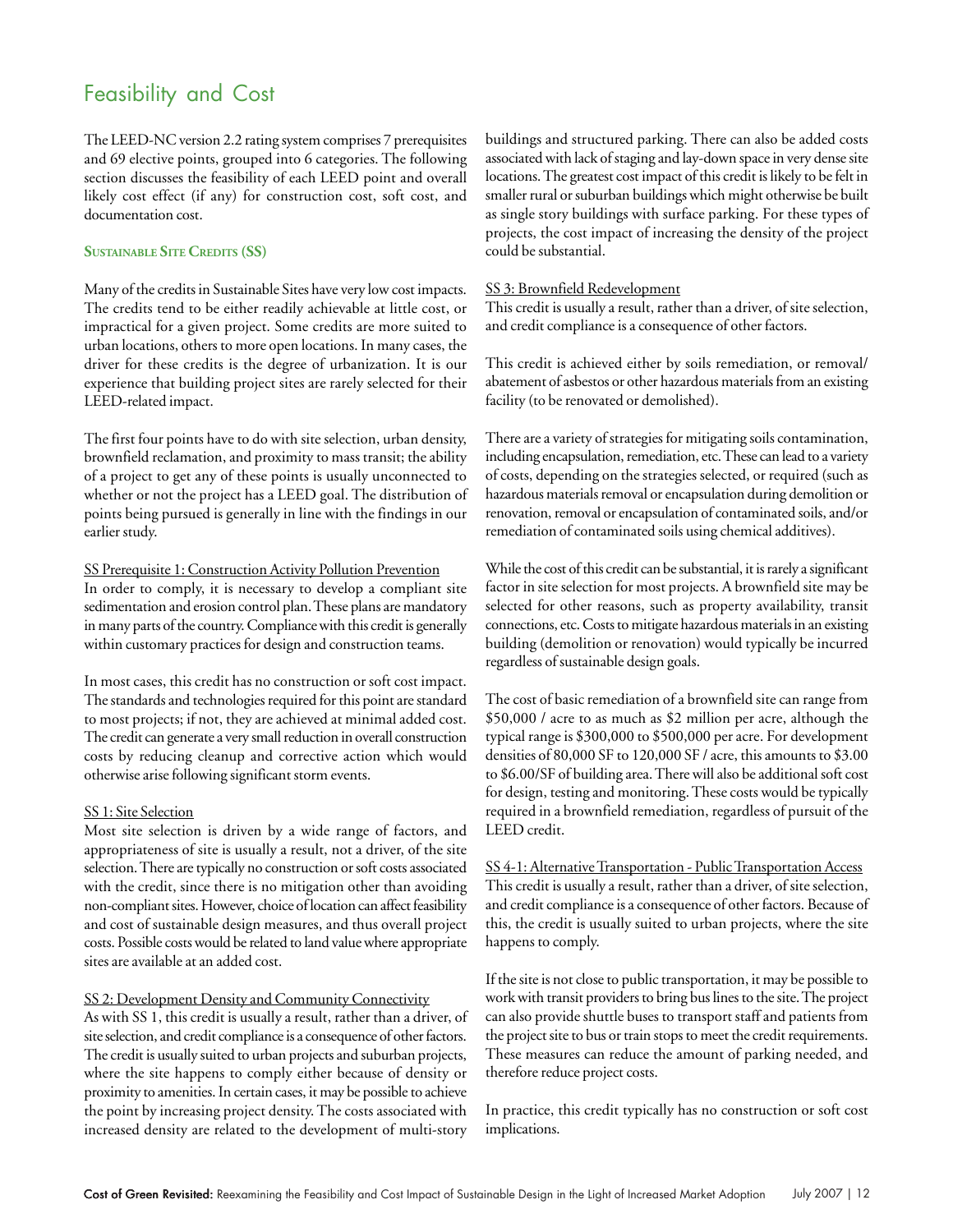# Feasibility and Cost

## SS 4-2: Alternative Transportation - Bicycle Storage and Changing Rooms

This is a relatively inexpensive credit with low design impact and simply requires the installation of adequate bicycle racks and shower/ changing facilities. The cost for this credit is likely to show up not as cost per square foot, but rather in the additional square footage to be built, or reduced useable square footage within a building from the development of the shower facilities.

In practice, this credit typically has very small construction or soft cost implications. The number of racks and showers required to meet this credit is usually quite small. Encouragement of the building users to use bicycles and other alternate transportations may alleviate the need for parking spaces and actually save money.

## SS 4-3: Alternative Transportation - Low-Emitting and Fuel-Efficient Vehicles

This credit is typically achieved in the least costly manner – that is, by providing preferred parking for efficient and alternatively fueled vehicles. Refueling stations can be added almost any time during design and construction. This point could also be awarded if the owner provides a fleet of alternatively fueled vehicles, but typically few facilities take this route.

This credit typically has very minor construction and soft cost implications; electric refueling stations typically cost between \$5,000 and \$20,000 for a two car station, while costs for signage are negligible.

## SS 4-4: Alternative Transportation - Parking Capacity

As with SS 4-3, this credit is not difficult to achieve, but compliance may be unacceptable in many facilities due to restrictions on available parking for users. Where sites are highly constrained and parking limited by available space, the credit may be met simply as a result of the program limitations. Also, in many projects parking is constrained to such a degree that it would not be possible to exceed local zoning requirements.

This credit can actually reduce construction and soft costs by reducing overall parking and vehicular circulation area.

## SS 5-1: Reduced Site Disturbance - Protect or Restore Habitat

For greenfield sites, the main strategies relate to managing the construction and ensuring that construction activities are kept within the limitations specified in the requirement. While this is a construction management issue, it is essential that the design team understand the constraints, and that these are detailed within the construction bid documents.

Credit requirements can be difficult if not impossible to achieve at greenfield sites where excavation below grade of more than one story is required.

For previously developed sites, the main strategies relate to designing appropriate site restoration. This credit can be challenging to achieve in urban areas because of limitations in site area which make it difficult to find the required site area for restoration.

For urban sites with large impervious areas, such as surface parking lots, strategies can include construction of parking structures to allow for conversion of paved areas into landscaped areas. Green roofs at parking structures and buildings can contribute to this point.

Many of the strategies for achieving this credit can be combined with other credits. For example, landscaped areas can be designed to provide natural habitat, to manage and filter stormwater, and to facilitate both heat island credits. In many jurisdictions, strict stormwater mandates can be cost-effectively met using native landscape. Where strategies and credits can be integrated, costs can be greatly minimized.

This credit typically does not incur significant construction costs, where sufficient land is available to answer parking needs and leave room for native plantings. Where space is a premium and parking must be put underground or in a structure to provide space for natural habitat, costs can be significant or prohibitive. If measures can be used that allow achievement of several sustainable design goals at once, costs can be controlled.

There are usually relatively small soft cost implications.

## SS 5-2: Reduced Site Disturbance - Maximize Open Space

The typical strategy for meeting this credit is to limit hardscape and parking areas, to allow sufficient open space. For projects that earn SS 2, this point is typically achieved by providing a green roof and pedestrian oriented hardscape. For campus projects, this point can be achieved at no cost by providing open space elsewhere. Cost impacts for this credit are typically zero to minimal for rural, suburban, and campus sites. For dense urban sites, costs can be minimal to significant due to densification of the building and/or addition of a green roof.

## SS 6-1: Stormwater Management - Quantity Control

Stormwater can be detained on site prior to release to the stormwater system. Detention can involve dissipating the flow through swales, or holding the water in detention ponds, surge chambers or tanks. Water can also be retained on site for other uses, or for infiltration into the ground. Retention can involve holding the water in ponds, surge chambers or tanks, or the use of landscaped areas or permeable paving for infiltration. Detention ponds or tanks are usually smaller than retention ponds or tanks, since they typically need to hold water for shorter periods.

Site size plays a significant role in whether or not the stormwater related points result in additional cost. Swales tend to have a minimal cost impact; retention or detention ponds are more expensive, and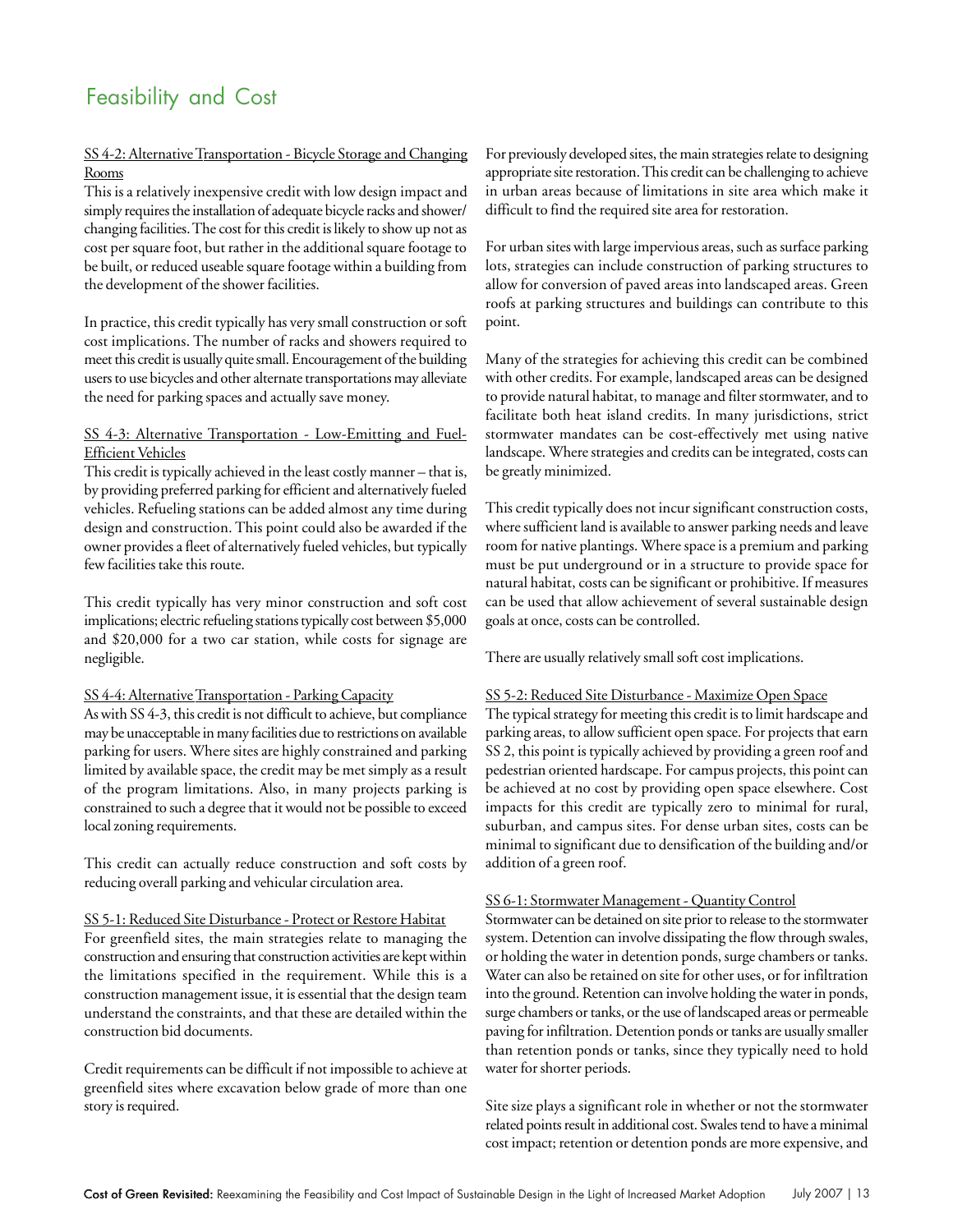# Feasibility and Cost

installation of stormwater collection tanks can be very costly. Projects on large sites tend to install swales or ponds, while buildings on limited sites (usually urban) use collection tanks and filters to meet the requirements.

Increasingly, stormwater management is required by local jurisdictions; in such cases the cost is included in the base design, not added. In some cases, the project may be required to foot the bill to increase capacity of the local infrastructure; in such cases onsite measures may be more cost-effective.

Local weather patterns will impact cost; frequency and amount of rainfall will determine the scale of both landscape and tank interventions. Soil conditions also can affect cost; sites with clay soils, high water tables or bedrock will not be able to use the swale and surface infiltration approaches.

Diversion of rainwater for use in irrigation or sewage conveyance will satisfy point requirements, and is becoming a more accepted and used approach to compliance. The provision of tanks and additional piping can represent a significant cost.

In practice, many projects may not have sufficient site area to develop the less costly solutions to this credit. If this is the case, the point can be challenging to achieve.

#### SS 6-2: Stormwater Management - Quality Control

The strategies for meeting this point typically depend on the extent of site area available for stormwater management. In sites with large landscaped areas, it is possible to provide treatment through the use of landscape elements such as vegetated swales and retention ponds to infiltrate water. Where site conditions do not allow use of landscaping to meet this credit, it is necessary to provide filtration tanks and oil separators at inlets. On very constrained sites, it may be necessary to capture rainwater in tanks and reuse it for irrigation and/or cooling towers.

An additional element is the development of a landscape management plan, aimed at reducing the total phosphorus load entering the stormwater system. This management plan includes both selection of appropriate landscaping and planting, and longterm fertilizer management by the facility.

In practice, some projects may not have sufficient site area to develop the less costly solutions to this credit, and as a result, the credit can be very challenging or expensive to achieve. However, many jurisdictions require the filtration of stormwater before it enters the municipal system; in such cases the cost is included in the base design, not added. An integrated design that uses landscape and other design elements to help meet credit requirements will reduce construction and operations costs.

Diversion of rainwater for use in irrigation or sewage conveyance can satisfy, or assist in satisfying, point requirements, and is becoming a more accepted and used approach to compliance. The provision of tanks and additional piping can represent a significant cost.

## SS 7-1: Heat Island Effect - Non-Roof

This credit is most often achieved by changing the color of concrete paving and adding shade elements at relatively low cost. Where surface parking is provided, this credit can be achieved at minimal or no added cost by using white asphalt or by providing open grid paving or gravel at parking stalls, leaving only the aisles asphalt.

By providing a parking structure, site area can be freed for use in landscaping, which will help achieve other LEED credits including stormwater management and filtration, open space and natural habitat, and places of respite.

In practice, this credit typically has very minor construction and soft cost implications, since the most economical way in which to achieve this credit is to provide shade trees in parking areas. We have not seen projects chose to provide structured parking simply to achieve this point.

## SS 7-2: Heat Island Effect - Roof

The typical approach to this credit is to use a high emissivity roof. While costs for these are usually slightly (\$1 - \$2/SF) more than conventional black roofs, the overall impact on the cost of the project is usually relatively low, since roofs make up a very small part of the total project cost.

Increasingly, projects use a green roof to achieve this credit. The added cost is significant, adding typically between \$10 and \$30/sf, but green roofs can facilitate achievement of LEED credits for stormwater management and filtration, open space, and natural habitat, as well as contributing to energy efficiency. The use of green roofs is increasing as designers and owners become more familiar with them and as the value of green roofs for stormwater management are more widely accepted.

## SS 8: Light Pollution Reduction

The primary strategy for this credit involves careful site lighting design and fixture selection. Many projects attempt this credit, but not all achieve it. Clients and code officials often perceive this point to be at odds with security requirements, although this situation is increasingly rare. In order to be successful with this credit, therefore, it is important to include site lighting in the earliest stages of site planning, and to include security and site safety in the considerations of the design.

Where the credit is attempted, the credit typically has very low cost impact, both for construction and soft costs.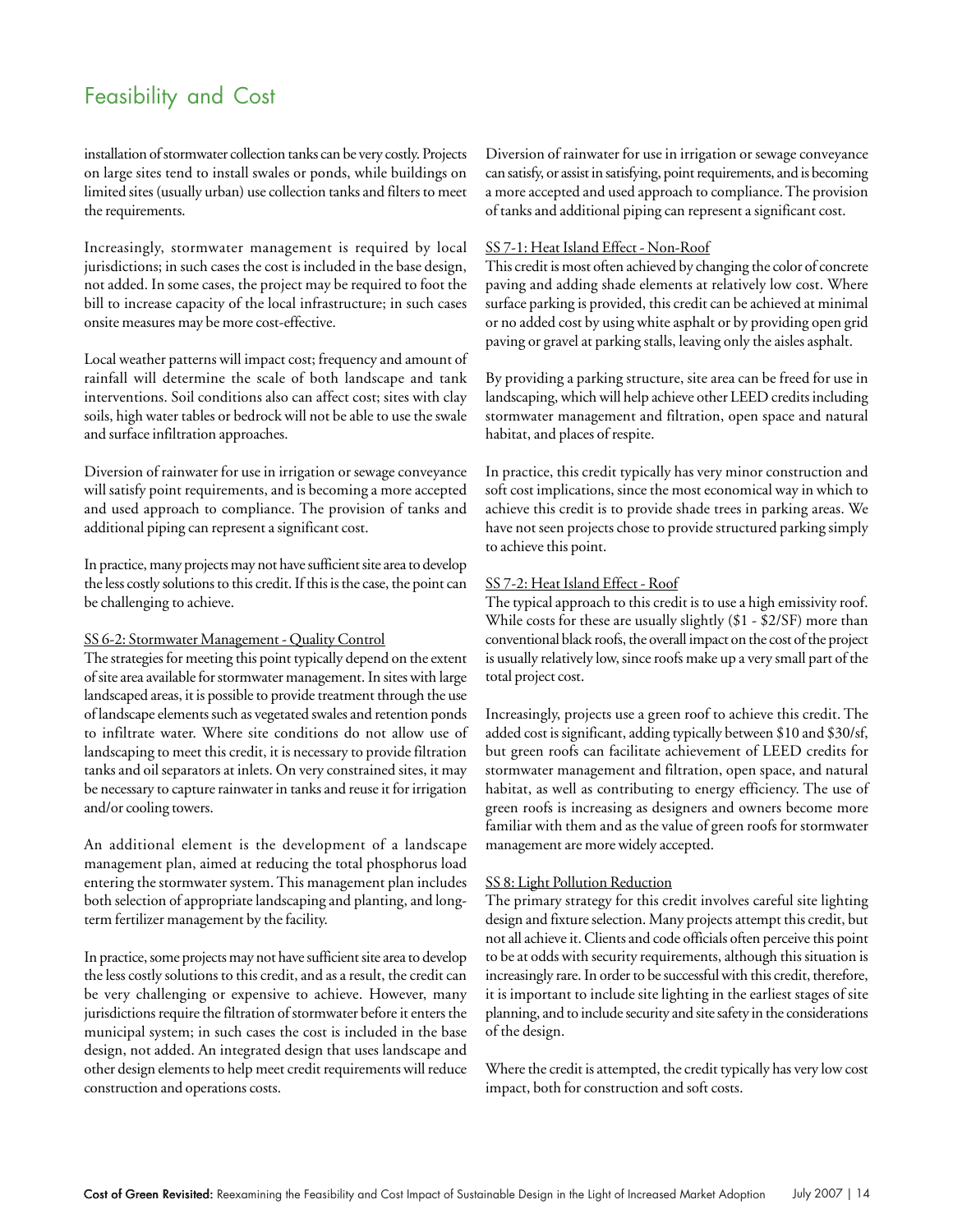# Water Efficiency Credits (WE)

Of the credits in Water Efficiency, most projects try for WE 1.1 and 3.1; few attempt the other credits, which can be quite challenging, unless they are seeking the higher levels of LEED certification. The noticeable difference here is that few projects appear to be attempting credit 2. This could simply be within the normal range of statistical variance, but could also reflect the recognition of the costs associated with this credit.

#### WE 1-1 & 1-2 Water Efficient Landscaping-Reduce by 50% and No Potable Use or No Irrigation

There are two main strategies for meeting these credits. The first is to use landscaping that requires less irrigation primarily by reducing the extent of grass and by increasing the use of native, drought tolerant plants. The second is to use more efficient irrigation methods or reclaimed water for irrigation. LEED requires both strategies to achieve this credit.

There can be a perceived sanitation issue with using reclaimed, grey, or rainwater for irrigation. Some projects address such concerns by ensuring that the irrigation water is never touchable by humans; this is done by using below-ground irrigation.

Specific actions include:

- Providing native, drought tolerant plants
- Avoiding the use of turf grass
- Using high efficiency irrigation methods such as drip irrigation or automated controls with moisture sensors
- Using municipally provided reclaimed water for irrigation
- Capturing site rainwater to reuse for irrigation
- Using HVAC condensate or cooling tower waste water for irrigation (only possible with non-chemical cooling tower treatments systems)
- Installing temporary irrigation for establishment of plants only (hose bibbs)

In practice, these credits typically have very small construction and soft cost implications, and the election to pursue these credits is driven more by preference for appearance than by cost. If no permanent irrigation system is installed, costs can actually be reduced. WE 1-1 is usually accomplished by the use of drought tolerant planting and efficient irrigation.

Where municipally provided reclaimed water is used, the cost is limited to the cost of connecting to the reclaimed water system, and of providing filtration if needed. In many areas where reclaimed water is municipally provided, it is mandatory to use it for irrigation; in such cases there is no added cost.

The most expensive strategies involve rainwater storage. The costs for water storage can be significant, if large volumes are required for irrigation. This strategy is typically not attempted in areas with very short rainy seasons.

If cooling tower waste water is to be used for irrigation, storage tanks can be minimal in size, since cooling towers are likely to be running year round and will provide a consistent supply of water. Costs associated will be for collection, storage, and minimal filtration.

While potable water costs are currently quite low, it is extremely likely that costs will rise dramatically in the near future. Minor design changes now could save major costs later.

#### WE 2: Innovative Wastewater Technologies

Low-flow and waterless flush fixtures are typically available at no added cost. Reclaimed water, gray water, and rainwater systems (which would typically include cisterns and filtration systems) all require the provision of additional supply. Typically this could be expected to add \$4 - \$8/SF over the cost of the entire building. There would be minor increases in design and inspection costs, and moderate documentation costs associated with the necessary calculations and demonstration of compliance. On-site wastewater treatment adds significantly to the cost of a facility.

## WE 3-1 & WE 3-2: Water Use Reduction – 20 Percent Reduction & 30 Percent Reduction

The typical approach is to use low flow fixtures for lavatories and showers, motion sensor operated devices, reduced flush or dual flush toilets, and waterless or reduced flush urinals. These strategies have little premium costs, and in most cases will be sufficient to ensure achievement of the first point associated with this credit, and often the second. For healthcare and other facilities with different potable water demands, or where potable water flow is required for hygiene or infection control reasons, this credit can be challenging.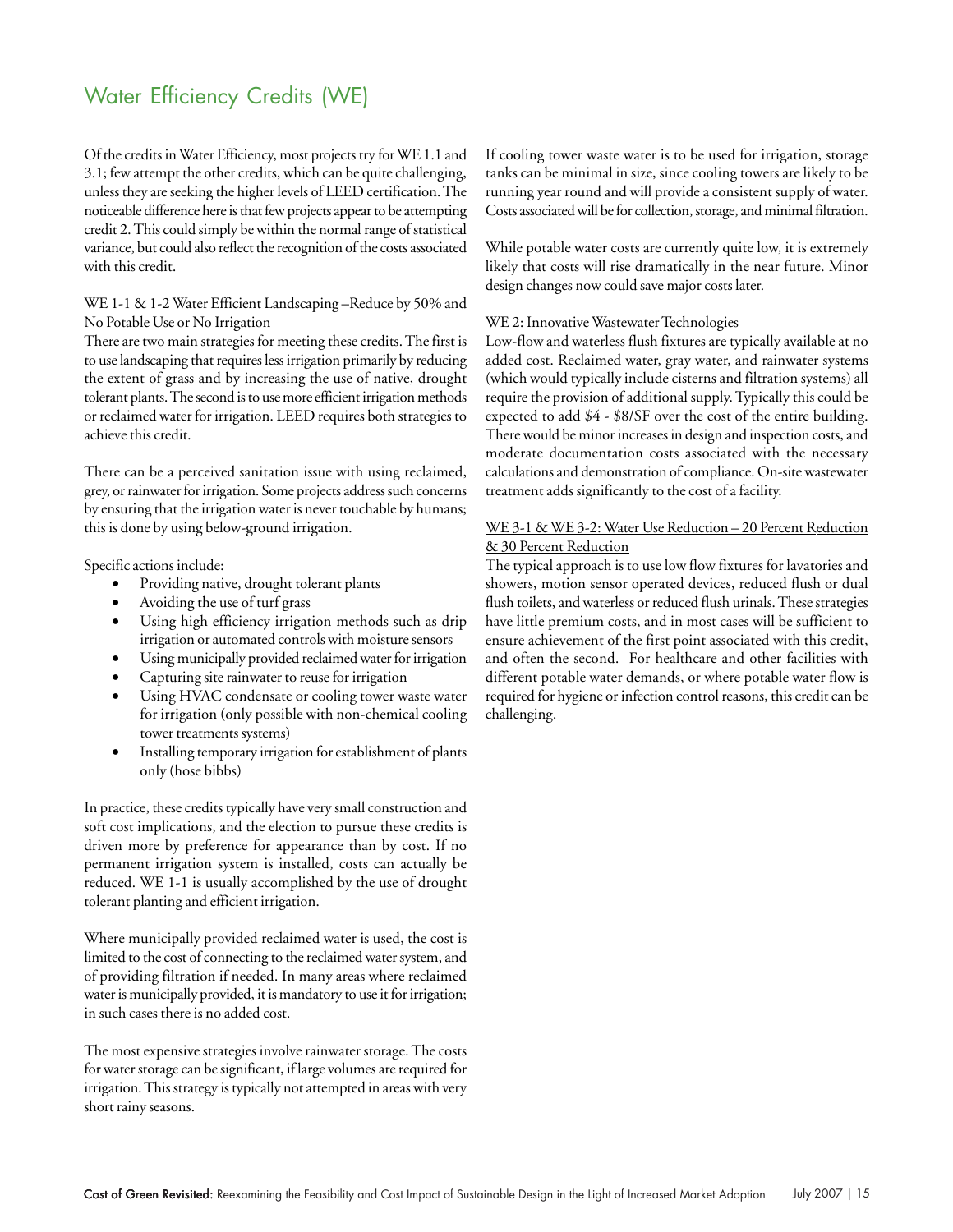# Energy and Atmosphere Credits (EA)

Our project data indicate that the Energy and Atmosphere credits are not strongly pursued in many cases, other than the initial two to four points for energy cost reduction. This is similar to the findings from our earlier study. Energy credits do require a high degree of focus, and can be challenging for many projects. Oddly, these are some of the credits which have the most readily calculated Life Cycle costs and the clearest business case.

## EA Prerequisite 1: Fundamental Commissioning of the Building Energy Systems

This credit has construction and soft cost implications, although increasingly facilities undertake basic commissioning regardless of this credit. Usually commissioning is viewed as a soft cost, and so the primary cost impact shows up in that category. There are, however, some additional construction costs related to commissioning arising from the additional work required of the contractor to support the commissioning process, and the corrective work required as a result of the commissioning. Basic commissioning typically costs in the range of \$1.50 - \$3.00/SF.

This credit can provide significant benefits, both in the short and long term. The greatest benefits are achieved with the use of Additional Commissioning (EA 3), but the basic conditioning under this prerequisite can provide significant benefits.

In the short term, commissioning can help the project team develop an efficient design, and in conjunction with design modeling, serve to reduce overall design and construction time. In the long term, the commissioning has been shown to have very strong improvements in system performance and reduced operating  $\mathrm{cost}^1$ .

#### EA Prerequisite 2: Minimum Energy Performance

The energy performance standards set by the prerequisite are not particularly difficult to meet, and should not typically lead to significant increases in first cost. If the decision to pursue energy efficiency is made early in design, it should be possible to meet minimum requirements without adding cost. With an integrated design approach, savings may even be realized. If energy efficiency is not addressed early the costs can become significant.

#### EA Prerequisite 3: Fundamental Refrigerant Management

Most new facilities will automatically meet this prerequisite, unless an existing central plant uses CFC refrigerants. Equipment replacement can be costly and is typically undertaken only when that equipment has reached the end of its useful life. Since the prerequisite only requires the commitment to future replacement, there are no construction cost implications.

#### EA 1: Optimize Energy Performance (1 to 10 points)

Most projects in our sample that are pursuing LEED certification seek at least two of the energy optimization credits, and many aim for more. With the adoption of the requirement that all projects much achieve a minimum of two energy points, all LEED seeking projects will need to address energy performance issues in the future. The standards under LEED 2.2 are generally more challenging than those under LEED 2.1, but the 14% energy cost reduction required for the first two points should be achievable for most projects, with careful attention to energy performance and energy efficiency measures.

Many energy efficiency measures involve little or no additional cost, but rather focus on efficient design, right-sizing of equipment, and improvements in basic building systems. For many building types, these measures can be sufficient for meeting the two point prerequisite and beyond. Going beyond the first two to four points requires much more attention to integrated design and energy efficiency. For some building types, improvements in energy efficiency can actually lead to reduced construction cost, since the improvements come from reducing dependence on mechanical systems and improving the passive design of the building. Examples where this can occur include libraries, community centers, schools, and such like, particularly where the climate is relatively benign. For other building types, such as hospitals and laboratories, higher levels of energy efficiency can involve significant increases in first cost. Strategies considered include total heat recovery, careful zoning design with supply air temperature reset, control over air change rate in unoccupied areas, and decoupling of ventilation and thermal loads through such strategies as radiant heating and cooling. Taken together, these strategies can be very effective in delivering significant energy cost reductions even in very demanding buildings, but the cost premium can be quite high.

Common strategies for achieving the first two credits include:

- Energy Load Reduction
	- o Occupancy and time of use analysis, leading to rightsizing of systems and careful zoning design
	- o Analysis of actual loads in similar existing buildings
	- Envelope improvements, including improved insulation and glazing performance, reduced air infiltration
	- o Sunshading and daylighting harvesting, reduced lighting power density
	- o Decoupling of thermal and ventilation demands, including radiant heating and cooling
	- o Heat recovery from air and water systems
- Improved Equipment Efficiency
	- Increased duct size leading to reduced fan power requirements
	- o Variable frequency drives for motors
	- o Condensing stack boilers
	- Sophisticated controls.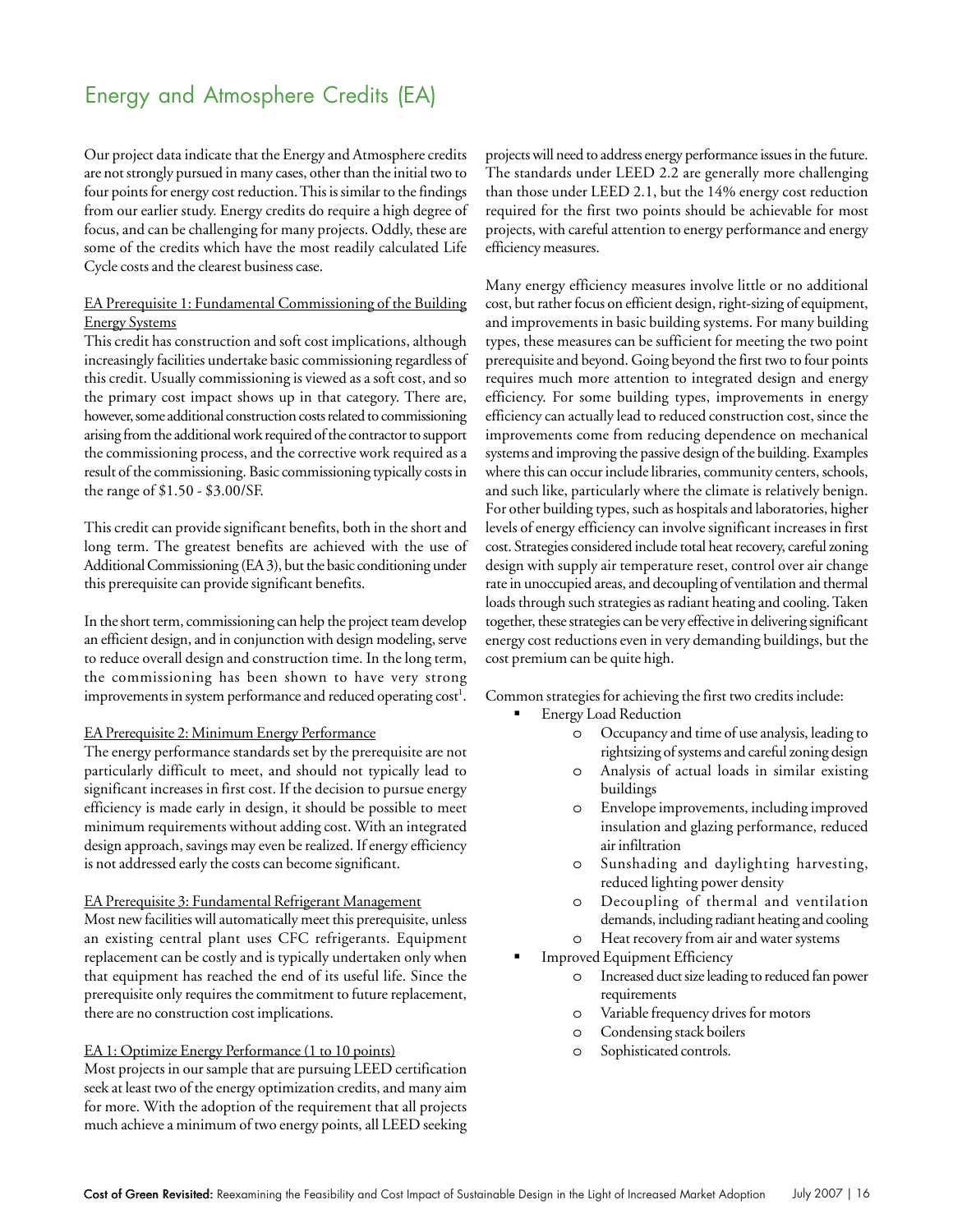# Energy and Atmosphere Credits (EA)

#### EA 2: Onsite Renewable Energy (1 to 3 points)

On-site generation of renewable energy has a substantial construction cost impact. Installation of these systems usually provides a longterm cost savings, although the life cycle cost payback is usually very long even with available credits and incentives. Incorporating renewable energy into design will earn the project at least one additional energy use reduction point. This credit can be cost effective for projects where power needs are fairly low, and the cost of providing grid-based power to remote buildings are substantial.

#### EA 3: Enhanced Commissioning

This credit has construction and soft cost implications. Usually commissioning is viewed as a soft cost, and so the primary cost impact shows up in that category. There are, however, additional construction costs related to commissioning arising from the additional work required of the contractor to support the commissioning process and the corrective work required as a result of the commissioning. Additional commissioning typically costs in the range of \$1.00 - \$2.00/SF.

This credit can provide significant benefits, both in the short and long term. In the short term, it can help the project team develop an efficient design, and in conjunction with design modeling, serve to reduce overall design and construction time. The short term benefit can be found to some degree with Basic Commissioning (EA Prerequisite 1), but it is most achievable with the additional commissioning.

### EA 4: Enhanced Refrigerant Management

This credit is becoming quite easy to achieve, as more and more manufacturers provide compliant equipment. Typically, this credit has minor construction cost implications if any, and minimal soft cost and documentation requirements.

#### EA 5: Measurement and Verification

The cost of metering to the level required by this credit can be significant, and the cost for writing and implementing the measurement and verification program can be substantial. Individual meters are relatively inexpensive, but to provide the quantity required and to provide a good quality reporting system can add \$2.00 to \$4.00/SF to the overall cost of the project. The cost to write and implement the measurement and verification program can range from \$50,000 to \$200,000. For some projects, the initial cost is sufficiently high that adoption of this credit is not considered. The cost of monitoring is usually independent of whether the building has a Building Management System (BMS), since BMS systems do not normally provide the level of monitoring required by this credit.

## EA 6: Green Power Strategies

The first cost of green power contracts is relatively low, but operationally it can add to overall long term costs. The cost for green power or renewable energy credits varies widely, with green power contracts running from below \$.01 per kWh in some areas, to over \$.15 per kWh in others. Credits usually are in the range of \$.02 per kWh. At this rate, it would represent a 15% to 20% increase in electricity cost for a typical user.

<sup>1</sup> Mills, Ethan, et al "The Cost-Effectiveness of Commercial-Buildings Commissioning" Lawrence Berkeley National Laboratory, Dec 2004 | http://eetd.lbl.gov/emills/PUBS/Cx-Costs-Benefits.html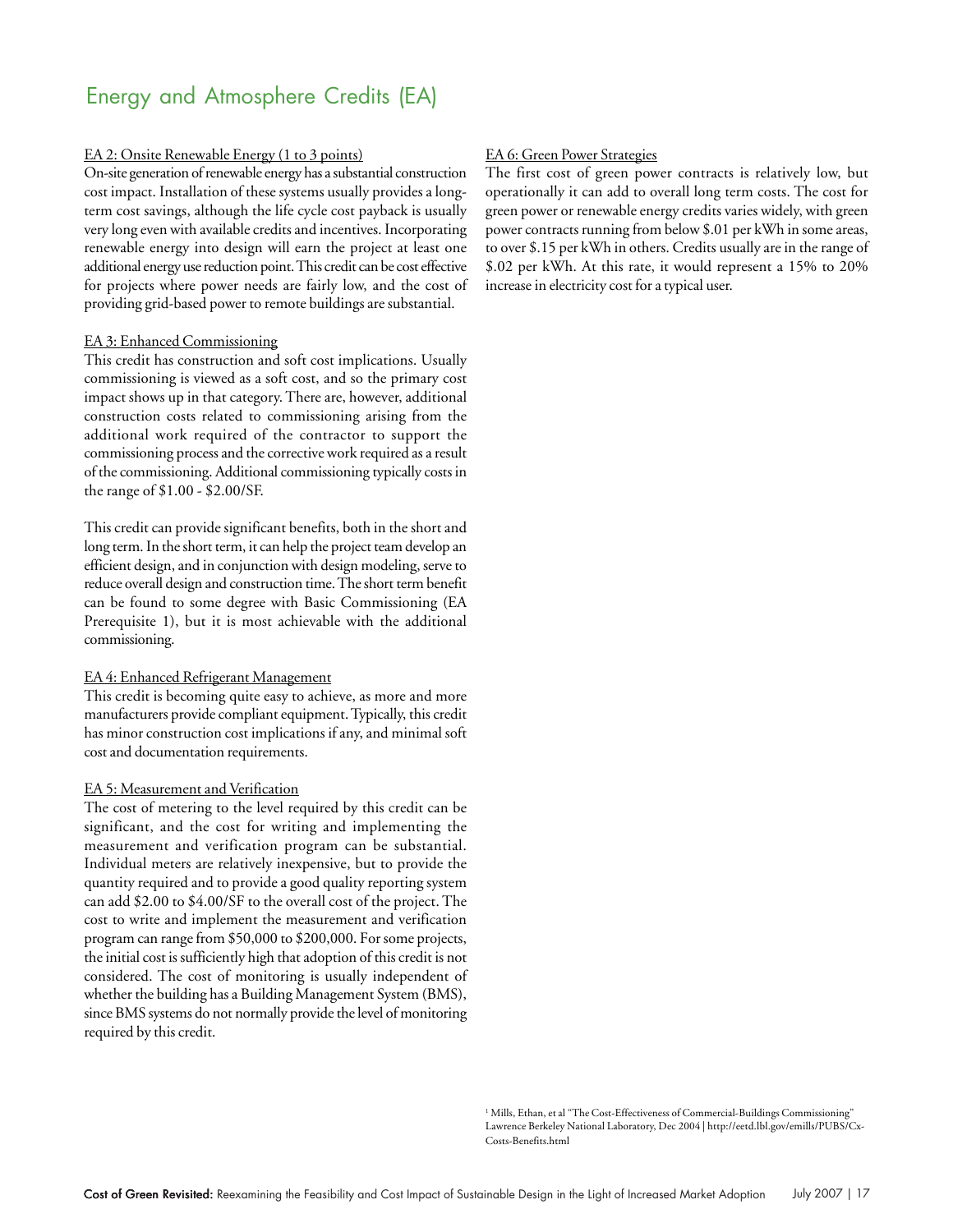# Materials and Resources

Materials and Resources credits fall into two sharply distinct categories, with most projects pursuing the credits related to construction waste management, and the first credits for recycled content and local content, and very few pursuing the others. This represents a slight change from our earlier analysis. More projects are pursuing the second construction waste recycling credit, reflecting an increased acceptance of this requirement by the construction community, and fewer projects are pursuing the second recycled content and local content credits, due to the raising of compliance thresholds in these points.

#### MR Prerequisite 1: Storage and Collection of Recyclables

In most cases, this credit has no construction or soft cost impact. Many buildings already have waste handling areas and procedures, and the incorporation of dedicated recycling areas represents a very small increase in program. In many projects, this is incorporated regardless of the credit.

#### MR 1-1 to 1-3: Building Reuse

These credits simply require the reuse of specified percentages of a building's fabric. While many projects involve the reuse of existing buildings, few projects incorporate these points. It can be difficult for remodeling projects to achieve other points, especially site and energy use reduction, without significant increase in cost. We find, therefore, that few remodel projects seek to pursue certification. These points in themselves do not necessarily add cost to a project; it is the impact of the cost of achieving other necessary points that tends to prohibit remodel projects from achieving LEED.

## MR 2-1 & 2-2: Construction Waste Management - Divert From Landfill

The ease and cost of compliance with this credit varies greatly by location. In areas where construction waste management is widely used, the costs are minimal, if any. In other areas, or with contractors unfamiliar with construction waste management, the costs can be substantial.

While it is increasingly common for contractors to hire a waste hauler to take commingled waste and sort it off-site, many contractors have found that they can actually save costs by sorting waste onsite, if the space is available.

In most areas there is no substantial difference between the two points available. Once the contractor has committed to achieving the first point, the second usually follows.

The cost premium can be seen in two forms. In the first instance there is the direct cost of waste management: developing procedures, training, recycling charges, savings in dump fees, etc. The second cost impact is less measurable, and that is the impact on bidders. In periods of high construction demand and limited competition, inexperienced bidders may view these requirements as unduly onerous, and as a result decline to bid, or bid high to cover what

they perceive as the risk. This can be mitigated to some degree through bidder outreach and training, but the cost can, nevertheless, be significant in certain locations at periods of low competition. Where the contractor can be engaged during the design process, the costs associated with this point can be reduced or eliminated.

There should be no additional soft cost, but there will be moderate documentation requirements if the project wishes to demonstrate compliance with the credit.

## MR 3-1 and 3-2: Materials Reuse

These credits are usually not readily achievable, primarily because, for most buildings, there is not enough opportunity for use of salvaged, refurbished or reused materials, products or furnishings to meet the 5 percent or 10 percent thresholds. Even though some reclaimed materials or products can be incorporated at low cost or even for a reduction in cost, the cost for compliance with these credits can be significant since the percentage thresholds are quite high. Achievement of this credit may not be achievable for all but a very few projects.

## MR 4-1 and 4-2: Recycled Content

The use of recycled content is usually not difficult for most projects, and can be done at minimal or no added cost. Most buildings qualify for at least one point for recycled content with no additional cost impact, and minimal or no design effort (projects typically use standard construction materials that already have high recycled content.) The second point can be challenging, however, since the thresholds (20 percent by value) are quite high, and concentrated effort is needed to identify high recycled content materials to replace more standard products.

There should be no additional soft cost, but there will be significant documentation requirements should the owner wish to demonstrate compliance with this credit.

Documentation involves tracking recycled content materials. This can be done with a simple one-page form that each trade is required to fill out for each product. Product manufacturers are familiar with this requirement and often provide recycled content data whether or not it has been requested. Trades are also being asked to isolate the cost for materials, separate of labor and other costs. Once the general contractor has set up a tracking document and process, the added labor is not significant.

#### MR 5-1 and 5-2: Local/Regional Materials

With the modifications made to this requirement under LEED 2.2, which added the requirement for local extraction as well as local manufacture, this credit became very difficult to achieve, even in areas with strong local manufacturing bases. It is difficult to assess what the cost implications might be, since strategies to achieve could have major impacts on the approach to basic design and structure of each project.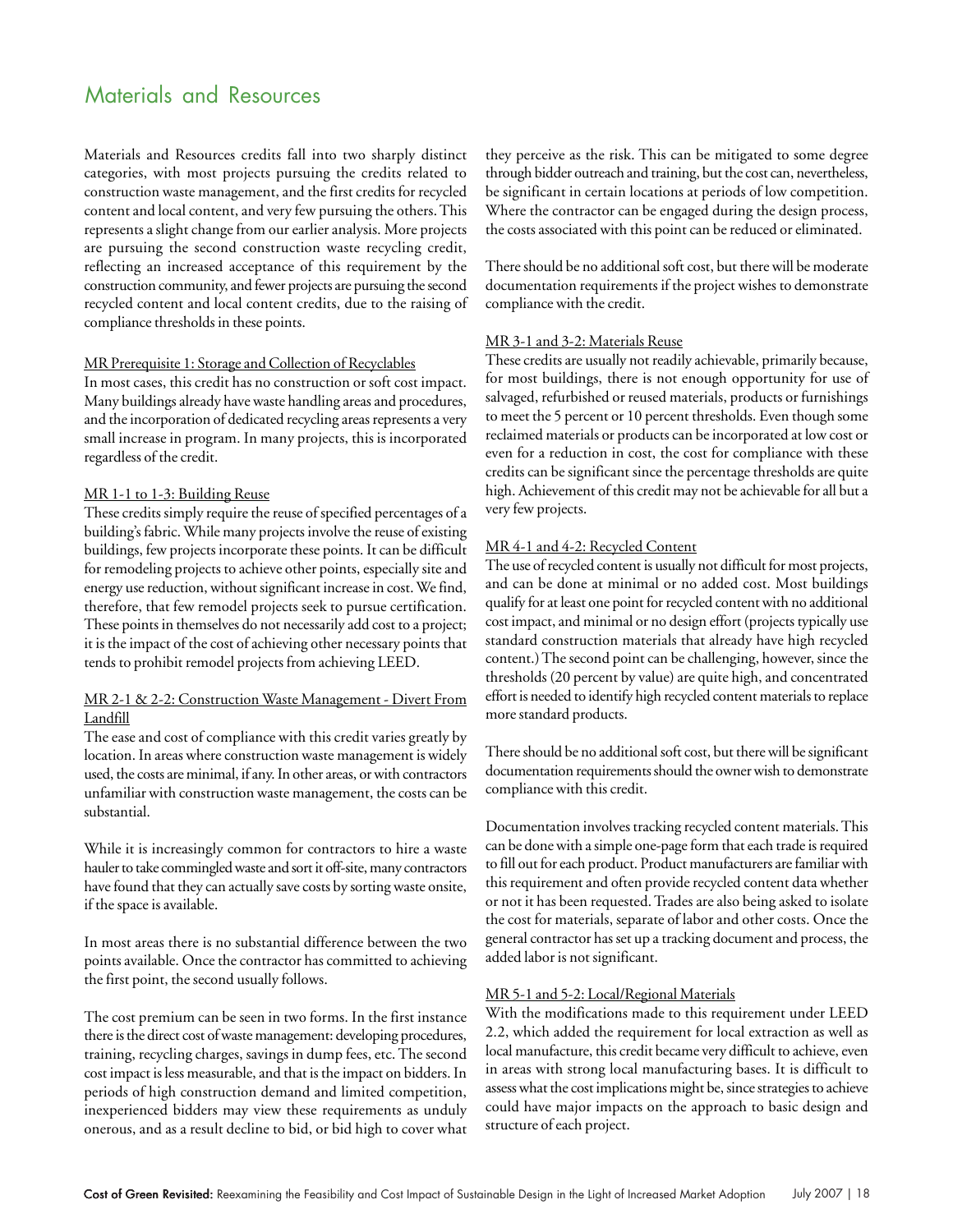# Materials and Resources

## MR 6: Rapidly Renewable Materials

Even though some rapidly renewable materials can be incorporated at low cost, the cost for compliance with these credits can be significant, since the percentage threshold is quite high for most projects, and it can be difficult to find sufficient suitable materials to comply with this credit .

For many projects, the obstacle is not the cost of renewable materials, but the feasibility of identifying enough materials to meet the required threshold. For this reason, the compliance threshold has been lowered in LEED 2.2, making this credit more available.

There should be no additional soft cost but there will be significant documentation requirements.

## MR 7: Certified Wood

The cost of certified wood varies widely with location and timing, and is dependent primarily on supply and demand. Project teams should continually monitor supply and price and consider making a final decision as close to bid as possible.

For buildings using certified wood only in finished carpentry, and in areas where there is more than one supplier, the cost premium is minimal. For buildings requiring large quantities of dimensional softwood or sheet goods, the cost can be significant.

There should be no additional soft cost but there will be significant documentation requirements.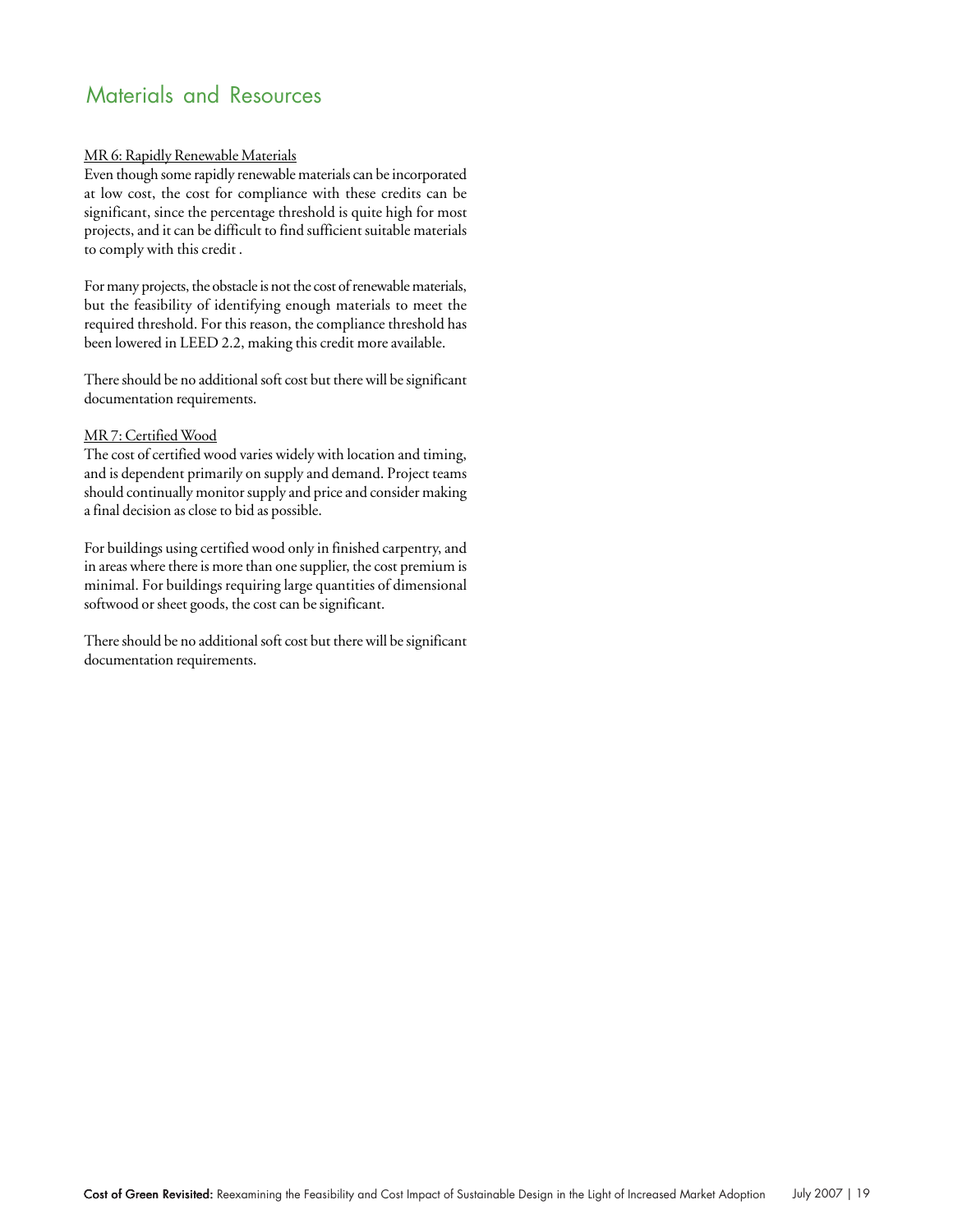# Indoor Environmental Quality Credits (EQ)

Indoor Environmental Quality is the most popular section for credit achievement, with many of the credits well represented in all projects. The distribution of credits is similar to our earlier study, and does not show any significant shift in the credit profile of projects.

#### EQ Prerequisite 1: Minimum IAQ Performance

In most cases, this prerequisite has no construction or soft cost impact. The standards and technologies required for this point are standard to most projects. The documentation requirements are not onerous.

EQ Prerequisite 2: Environmental Tobacco Smoke (ETS) Control The simplest way to achieve this credit is to eliminate smoking in the building; with this approach there is no added construction cost. If smoking is permitted, the cost to provide designated smoking areas with adequate ventilation systems range from moderate to substantial.

In most cases, this prerequisite has very little construction or soft cost impact. The standards and technologies required are standard to most projects or easily achieved at minimal added cost.

#### EQ 1: Outdoor Air Delivery Monitoring

In most cases, this credit has little construction or soft cost impact. The added sensors and the modifications to the control systems make a very small contribution to the overall cost of the air conditioning systems. The standards and technologies required for this point are standard to most projects or easily achieved at minimal added cost.

#### EQ 2: Increase Ventilation

Compliance with this credit has a very small construction cost impact, whether through the use of operable windows for natural ventilation or through the increased use of outside air in mechanical ventilation systems, but can have a significant impact on the operational cost of the facility, particularly in areas where the outside air temperature or humidity is significantly different from the required indoor conditions.

Increasing outdoor air through the use of natural ventilation can have an impact on mechanical system controls, as well as on fenestration costs.

Increasing outdoor air quantities in mechanical ventilation systems will usually lead to increased coil sizes, and possibly increased chilling and heating plant capacity. The increased operational costs can be offset to some degree through the use of total heat recovery.

## EQ 3-1: Construction IAQ Management Plan - During **Construction**

This credit is one that many projects aim for. Even though acceptance of these requirements is growing within the construction community, it can be difficult to achieve because the credit requires significant coordination and management on the part of the contractor and all members of the construction crew, as well as a strong commitment by all members of the construction crew to abide by the rules.

The ease and cost of compliance with this credit varies greatly by location. In areas where construction IAQ management is widely used, the costs are minimal, if any. In other areas or with contractors unfamiliar with construction IAQ management the costs can be substantial.

The cost premium can be seen in two forms. In the first instance there is the direct cost of IAQ management: developing procedures, training, material handling, etc. The second cost impact is less measurable, and that is the impact on bidders. In periods of high construction demand and limited competition, inexperienced bidders may view these requirements as unduly onerous, and as a result decline to bid, or bid high to cover what they perceive as the risk. This can be mitigated to some degree through bidder outreach and training, but the cost can be significant in certain locations at periods of low competition.

There should be minimal additional soft cost, mainly related to collaboration with the contractor in developing and overseeing the operation of the IAQ plan, but there will be moderate documentation requirements in order to monitor and demonstrate compliance.

EQ 3-2: Construction IAQ Management Plan - Before Occupancy The feasibility of this credit has changed under LEED 2.2, since it now allows for testing as an alternative to a building flush out, and the flush out requirement is no longer two weeks at 100% outside air. As a result of the change, more projects are considering pursuing this credit.

In hot, dry areas a two week flush-out with outdoor air is quite feasible as long as it is planned into the construction schedule. In areas where there is high humidity, however, flushing out is difficult in certain seasons, since a flush-out with outdoor air in wetter climates is more likely to expose the interior of the building to mold and other problems.

The costs for flush out are usually very small, in the range of \$0.25 to \$0.50/SF, but the schedule impact may not be acceptable. The costs for testing are minimal, usually a few thousand dollars per area. For most buildings, there will be a limited number of areas, with test areas usually in the range of 10,000 to 20,000 SF.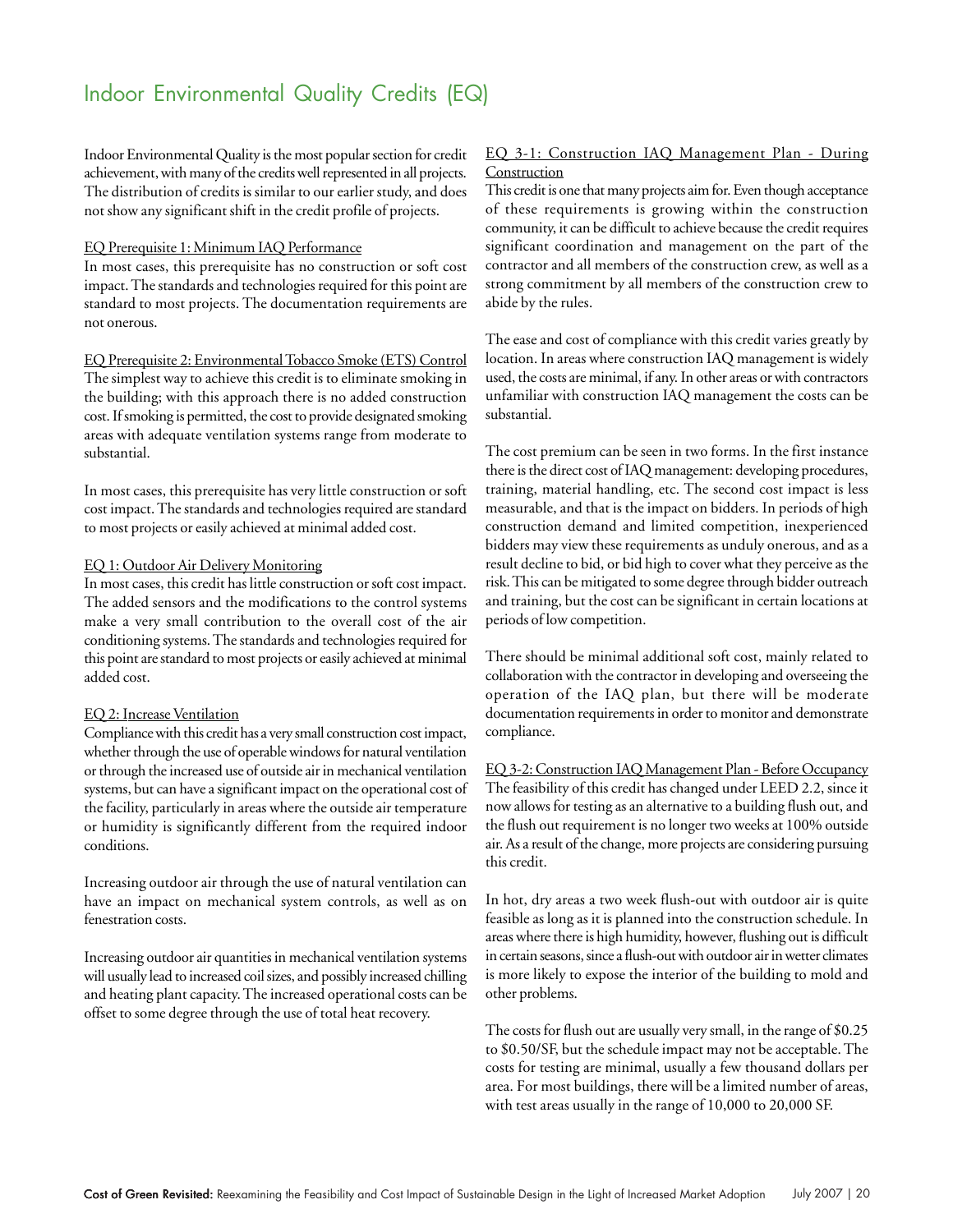# Indoor Environmental Quality Credits (EQ)

## Low Emitting Materials: EQ 4-1: Adhesives and Sealants; EQ 4-2: Paints and Coatings; EQ 4-3: Carpet Systems; EQ 4-4: Composite Wood and Agrifiber Products

The first three of these credits are fairly easy to achieve. In some cases, local or regional ordinances may already require that projects meet the required standards. Where local or regional regulations do not already establish the use of low emitting materials, making use of these should have only minimal – if any – impact on cost, as these are usually widely available. The requirement for composite wood and agrifiber products can be harder to achieve, as suitable products are less readily available.

In most cases, these credits have no construction or soft cost impact. The technologies required for these points are standard to most projects, or easily achieved at minimal added cost. The one exception is EQ 4-4: Composite Wood and Agrifiber Products. Prices for composite wood materials with no added urea-formaldehyde can vary widely, depending on the product selected and market conditions. Documentation of the use of materials is a concern for contractors. Some states are considering banning building materials with added urea-formaldehyde; this should have a positive impact on costs.

#### EQ 5: Indoor Chemical and Pollutant Source Control

This credit is usually fairly easy to achieve with little added cost. Entry grates carry minimal costs, unless the building has multiple entries. In most cases, requirements for chemical mixing areas are already in the design. The use of MERV 13 filters usually represents a minimal added cost if any (many projects already require this as good practice). In smaller projects with small or package systems, it may not be possible to add the filters.

In most cases, this credit has minor construction and no soft cost impact.

## EQ 6-1: Controllability of Systems – Lighting,

With the changes that came with LEED 2.2, this point can be easily achieved in most projects. The cost impact comes from enhanced lighting controls, which are increasingly being incorporated as part of the energy efficiency strategies implemented by projects. These costs can range from minimal to significant.

## EQ 6-2: Controllability of Systems – Lighting, Thermal Comfort

Where areas are under the control of the single occupants, the cost of controlling thermal comfort can be fairly high, since it includes not only the control point, but also control valves on the air or hydronic supply to the space. These can be expensive in most conventional systems, although when integrated into more sophisticated, or carefully planned systems, the cost per control can be significantly lower. This point is achieved in projects with VAV, radiant panels, or displacement air systems.

## EQ 7-1: Thermal Comfort – Design;

Most projects are designed to comply with ASHRAE comfort standards, and meet requirements for no added cost. The point is not easily achieved in projects with smaller systems, or that are trying to reduce energy usage by relaxing comfort standards.

## EQ 7-2: Thermal Comfort – Verification

This point is easily achieved in LEED 2.2. The costs associated with preparing a survey of building occupants are moderate. There are no implications to soft costs. Many owners, however, choose not to pursue this credit, from reluctance to survey occupants.

## EQ 8-1: Daylight and Views - Daylight 75 Percent of Spaces,

There are two main elements in the strategy to achieve this point. The first is to reduce the maximum distance from the exterior by narrowing the floorplate as far as possible. The second is to maximize the daylight penetration into the building by the use of good orientation, high quality glazing, and effective light shelving.

In many projects, the floor plate size is set by program, and it can be challenging to reduce the overall depth of the floorplate. In other projects, such as office buildings, it is generally easier to configure the floorplates to allow for greater daylight penetration. Even so, it can be difficult to get enough daylight to achieve compliance.

Costs associated with this point are usually for high performance glazing and/or increased glazing opening sizes, and can range from minimal to significant.

## EQ 8-2: Daylight and Views - Views for 90 Percent of Spaces This point is usually achievable by the thoughtful arrangement of interior spaces, and the addition of glazing at interior partitions. Costs are minimal to moderate.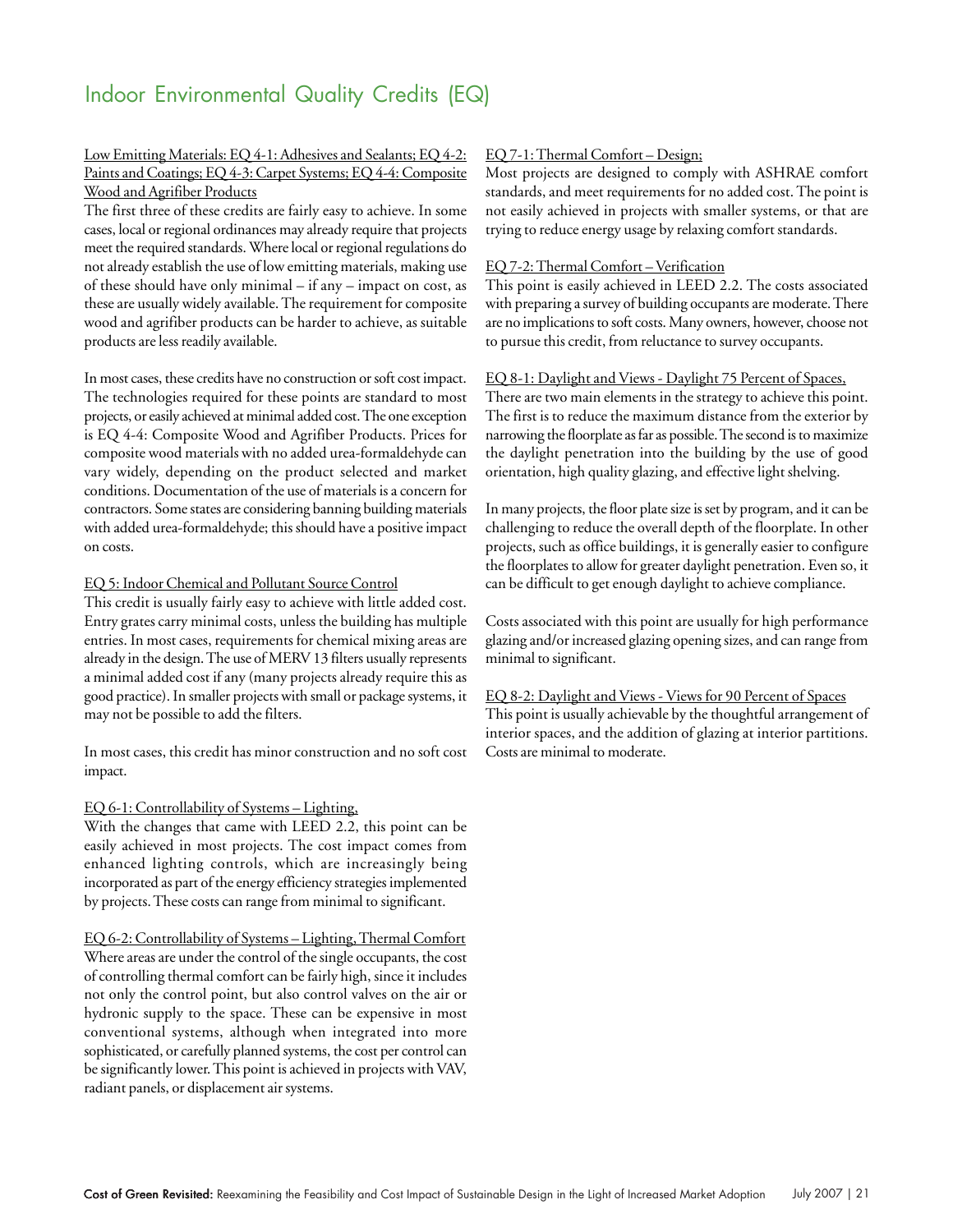# Innovation and Design Process Credits (ID)

Most projects seek at least two Innovation in Design credits, plus the credit for having a LEED accredited professional on the project. The innovation credits come from two main sources:

- Exceeding thresholds in other credits, for example diverting 90 percent of waste from landfill, higher levels of recycled materials, or significantly higher use of public transit systems.
- Incorporating innovative environmental strategies not covered by other credits. These can include, among many options:
	- o Developing an environmental educational program or community outreach program using the building. This requires a specific educational program, and not simply a passive 'poster' display.
	- o Incorporation of green housekeeping strategies.
	- o Extension of Materials and Resources credit requirements to Furnishings, Fixtures or Equipment (FF&E).
	- o Use of extended Labs21 or Green Guide for Healthcare criteria where appropriate, or adoption of other LEED system requirements, such as LEED for Neighborhood Development credits.
	- o Preconstruction surveys of other similar buildings to establish actual baseline performance, leading to right sizing of equipment.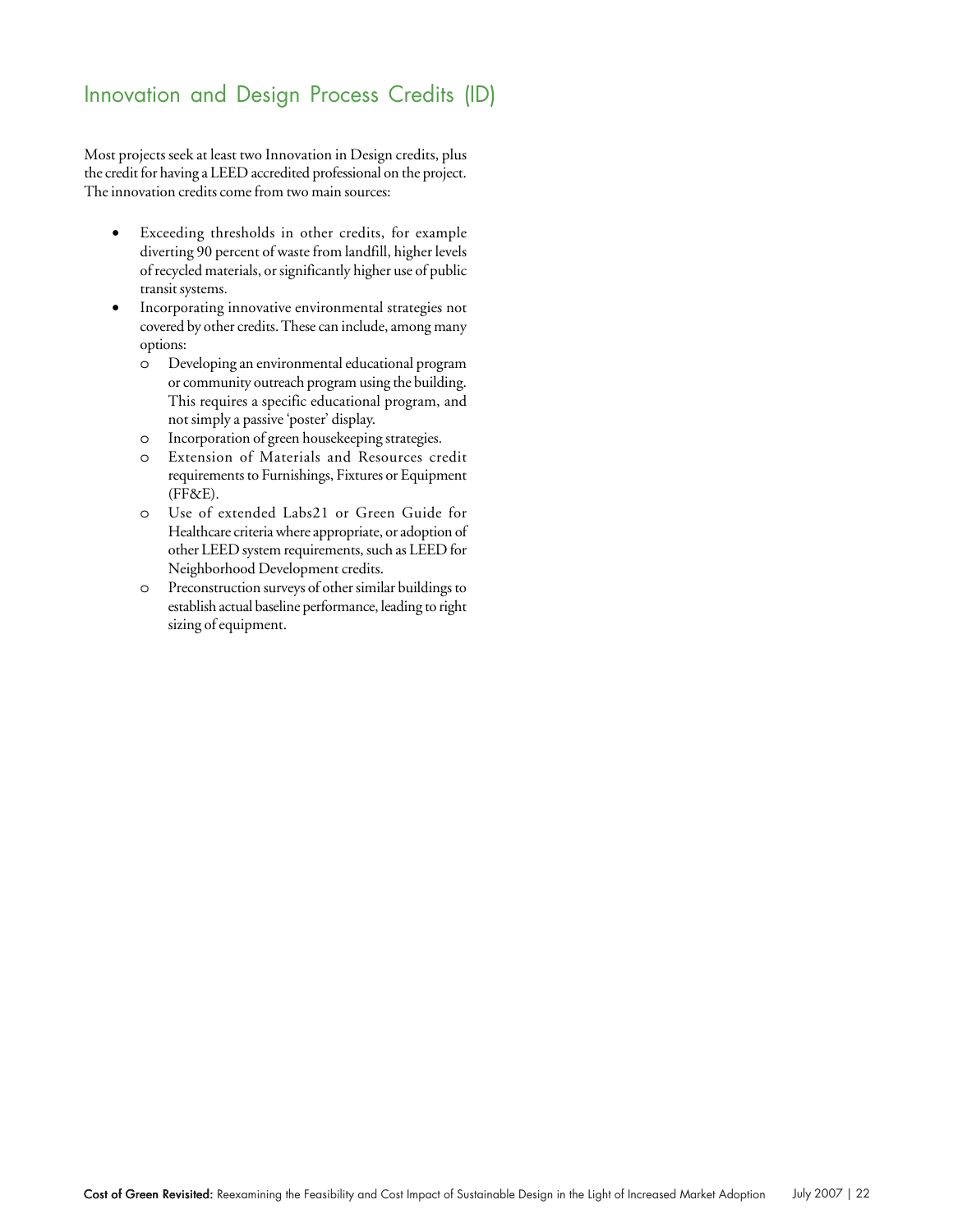# Feasibility and Cost – Conclusion

As we can see, there are a number of factors which can have a significant impact on both the ability to achieve specific LEED points, and on the cost to build a sustainable building. When considering cost and feasibility for pursuing LEED certification for any building, it is extremely important that the owner:

- Understand the feasibility of each point for the project
- Understand the factors affecting cost and feasibility

Costs are not necessarily cumulative. In many cases, a design feature that allows a project to meet one sustainable design criteria will also allow that project to meet other criteria, without any additional cost impact beyond that resulting from the first point.

Having a comprehensive understanding of these factors allows an owner to more accurately determine potential costs, and to make better choices as to which LEED points a particular building should pursue. The fact that a point may have a cost impact when assessed individually does not mean that it will have an impact on final budget. Quite a few points have the potential for cost impact when considered independent of the overall project design; it is the choices made by the project team that ultimately determine whether those design elements (and their associated costs) are included simply as part of the existing budget, the same as any other non-green-specific design element. It is for this reason that one of the most critical indicators of whether sustainable design goals will result in some form of cost premium is the willingness of the project team to embrace the project's sustainable goals and make the necessary choices to achieve that result.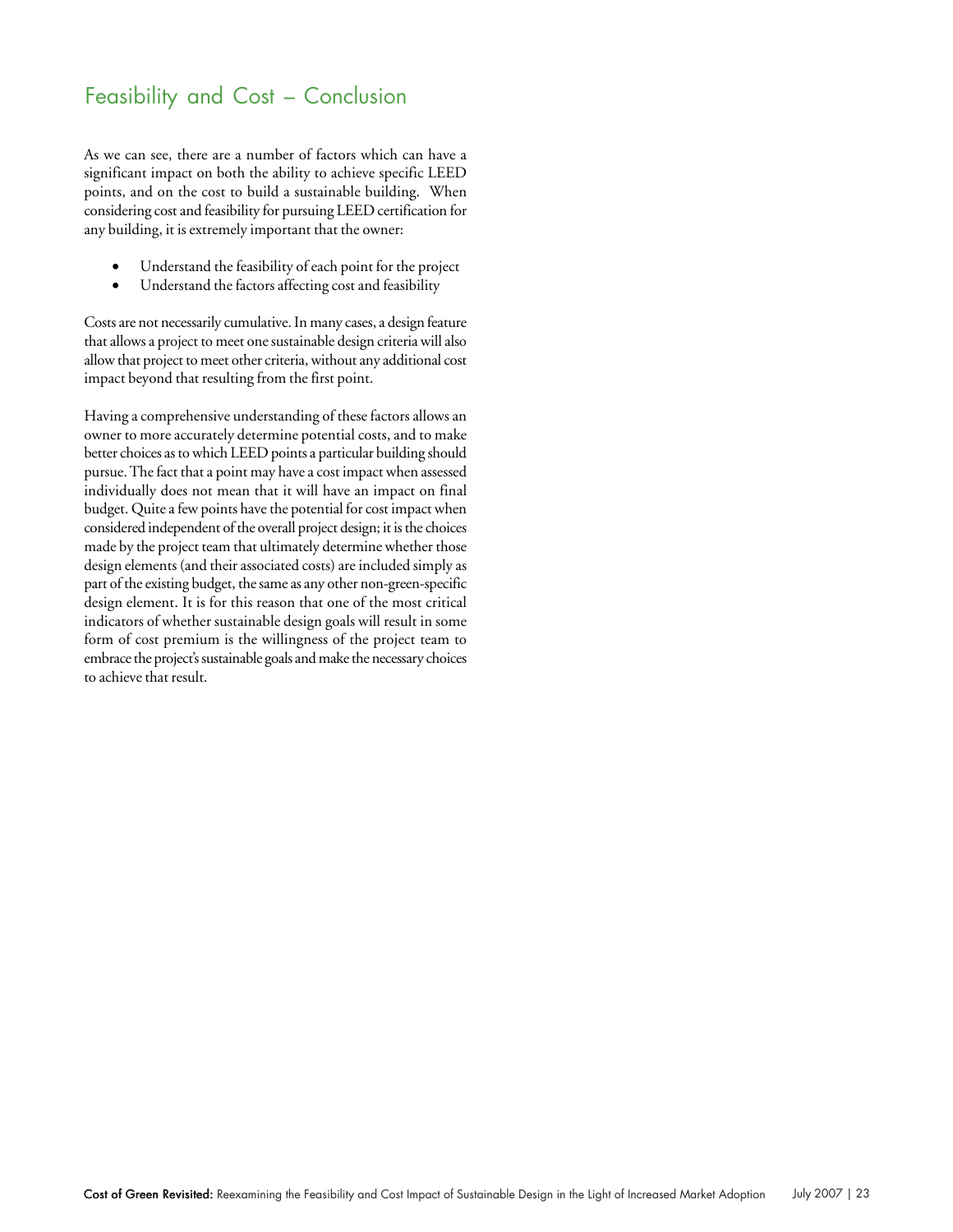# Budgeting Methodology for Green

When establishing a design and a budget for a LEED building, the key point to remember is that sustainability is a program issue, rather than an added requirement. Our analysis indicates that it is necessary to understand the project goals, the approach to achieving the goals, and the factors at play in for the project. Simply choosing to add a premium to a budget for a non-green building will not give any meaningful reflection of the cost for that building to meet its green goals. The first question in budgeting should not be "How much more will it cost?," but "How will we do this?"

This must be done as early as possible in the project and it must be considered at every step of design and construction. This is done by:

- Establishing team goals, expectations & expertise
- Including specific goals in the Program
- Aligning budget with program
- Staying on track through design and construction

Perhaps the most important thing to remember is that sustainability is not a below-the-line item.

## **ESTABLISH TEAM GOALS, EXPECTATIONS AND EXPERTISE**

When considering sustainability, it is important to understand your team. As we discussed previously, the feasibility and potential cost impact of a number of LEED points can be significantly increased or decreased by whether or not the members of the design and construction teams are familiar with sustainable practices, and willing to commit to following established protocols and procedures.

It is also important to ensure that the team includes the expertise that will be necessary to allow the sustainable elements to be incorporated smoothly. And finally, you must align the goals and values of the project such that all members of the team accept and understand them.

#### **INCLUDE SPECIFIC GOALS**

A LEED checklist should be prepared at the start of the project and at every program stage. This will enable the project team to clearly understand their current ability to meet the project's established goals and values. Additionally, the team should specify specific design measures to be employed in meeting the goals, and these should be routinely monitored to ensure complete compliance.

It may seem impractical to develop a sustainable design strategy during the program stage of design, when so little of the building is defined. It is our experience, however, that many of the features can be identified, visualized and incorporated into the cost model if sufficient attention is paid to them.

In the design, include contingency points, recognizing that some of the points may be unsuccessful. It is essential to plan for at least three or four points more than the minimum required for a given level. We have found that where projects need "just one more point", those last points tend to be difficult and very expensive.

It is also important to be specific in point selection. There will always be points which are uncertain, which should properly be counted as points in the 'maybe' column on the checklist. The 'maybe' column should not, however, be used as a substitute for thinking through the feasibility of a point; 'maybe' is not the same as indecision.

#### **ALIGN BUDGET WITH PROGRAM**

It is essential to align the budget with the program during the programming phase of the project. If there are insufficient funds to fulfill all of the program goals, either the goals must be reduced, or the budget increased. Too often projects move forward with a mismatch, either because the project team is unaware of the mismatch, or more often, due to wishful thinking that something will turn up to resolve the problem.

In order to align the budget with the program, a cost model should be developed, which allocates the available funds to the program elements. It is quite possible to develop a thorough cost model from program information, even when design information is limited. The program will dictate the majority of the cost elements, both in quantity and quality, and from that it is possible to build a cost model. The cost model will both reflect the program – highlighting areas of shortfall – and provide planning guidance for the design team by distributing the budget across the disciplines.

The cost model also provides a communication tool for the project team, allowing clear understanding of any budget limitations. These must be addressed by adjusting scope, design or funds. Proceeding with inadequate funding will lead to more drastic scope reductions at later stages in the design process, and greater conflict between competing interests in the program. It is in these cases that sustainable elements are most vulnerable to elimination as unaffordable expenses.

In order to align your budget with your program you must:

- Understand your starting budget.
- Generate a cost model for the project to understand where costs lie.
- Allocate funds.
- Address limitations in the budget at the Program stage.

It is the choices made during design which will ultimately determine whether a building can be sustainable, not the budget set.